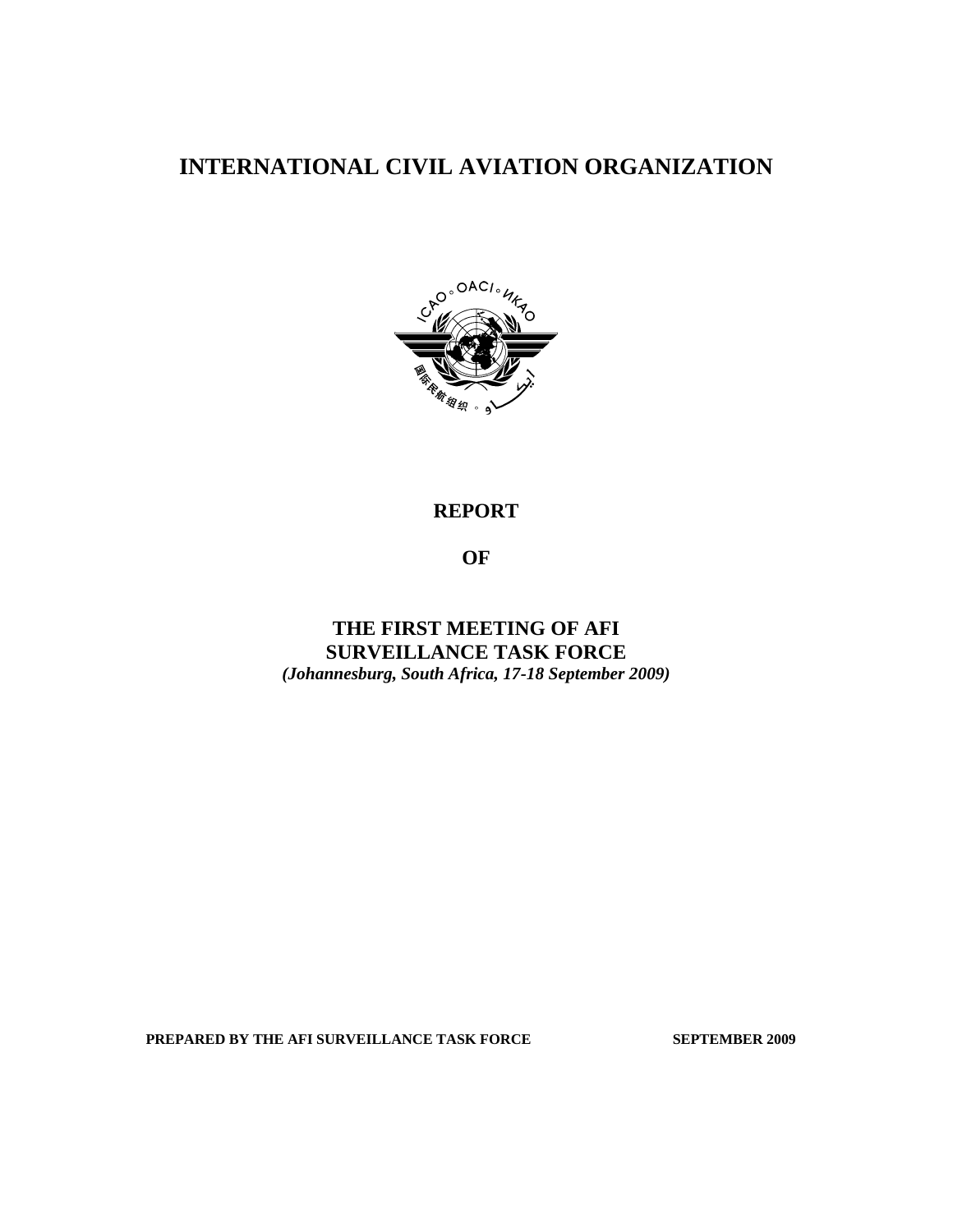**The AFIR Surveillance Task Force is a Task Force of the AFI Planning and Implementation Regional Group (APIRG).** 

**Its Reports are therefore submitted to APIRG through the CNS Sub-Group for review and action.** 

**The designations employed and the presentation of material in this publication do not imply the expression of any opinion whatsoever on the part of ICAO concerning the legal status of any country, territory, city or area or of its authorities, or concerning the delimitation of its frontiers or boundaries.** 

**`**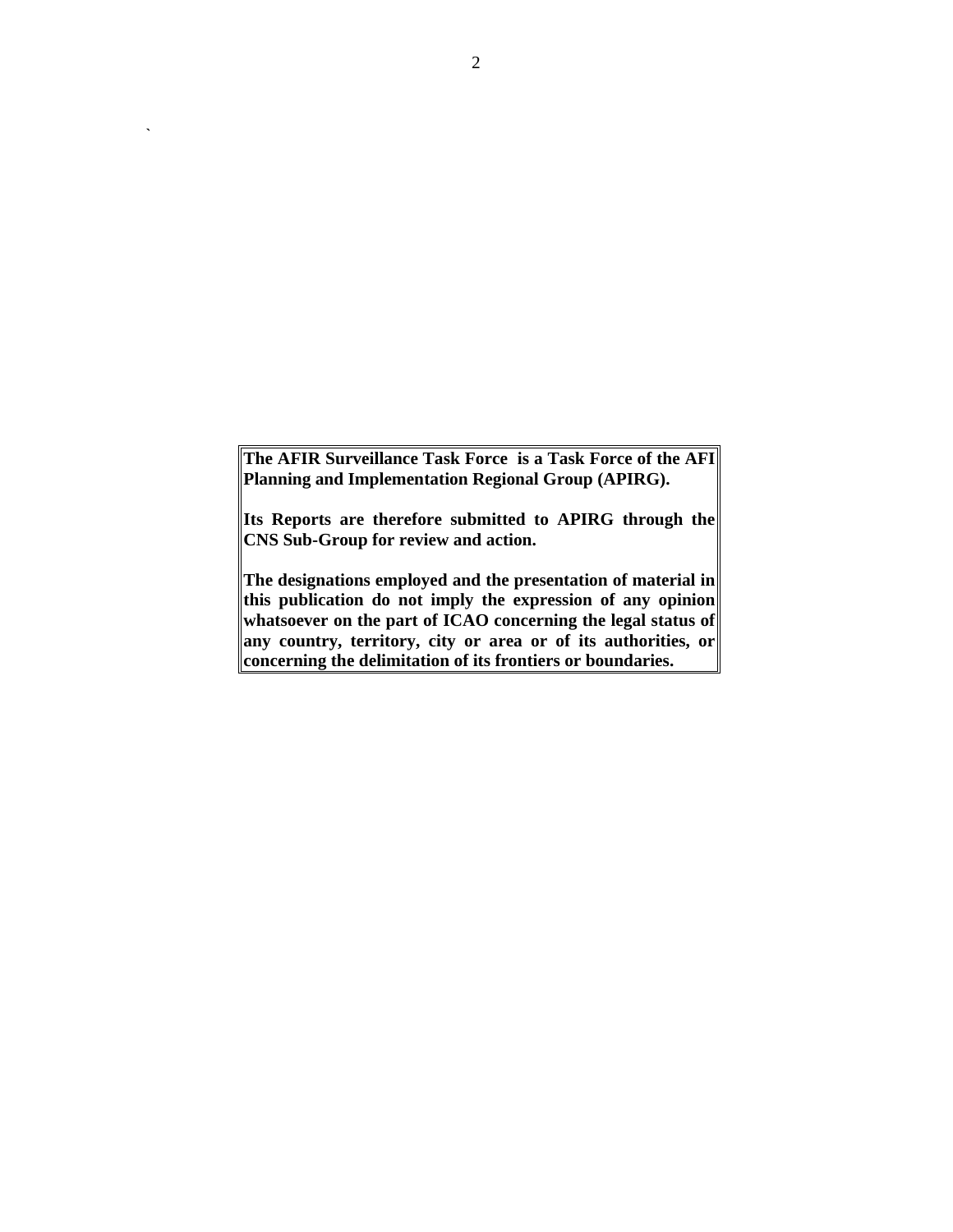# **TABLE OF CONTENTS**

|                |                                                                                 | Page |  |  |  |
|----------------|---------------------------------------------------------------------------------|------|--|--|--|
| <b>PART I</b>  |                                                                                 | 4    |  |  |  |
|                |                                                                                 | 4    |  |  |  |
|                |                                                                                 | 4    |  |  |  |
|                |                                                                                 | 4    |  |  |  |
|                |                                                                                 | 5    |  |  |  |
|                |                                                                                 | 5    |  |  |  |
|                |                                                                                 |      |  |  |  |
|                |                                                                                 | 7    |  |  |  |
| Agenda Item 1: | Adoption of Provisional Agenda and election of<br>Rapporteur for the Task Force | 7    |  |  |  |
| Agenda Item 2: |                                                                                 | 8    |  |  |  |
| Agenda Item 3: | Review of the current Surveillance                                              | 9    |  |  |  |
| Agenda Item 4: | Updating of Appendix G of Doc 003                                               | 10   |  |  |  |
| Agenda Item 5: |                                                                                 | 12   |  |  |  |
| Agenda Item 6: |                                                                                 | 13   |  |  |  |

# **APPENDICES**

| Appendix B: Reviewed TORs - Composition of the Task Force           |
|---------------------------------------------------------------------|
|                                                                     |
| Appendix D: AFI CNS/ATM implementation Plan (Doc 003)               |
| Appendix E: FASID TABLES CNS 4A and 4B                              |
| Appendix F: Aeronautical Surveillance Technologies and Applications |
|                                                                     |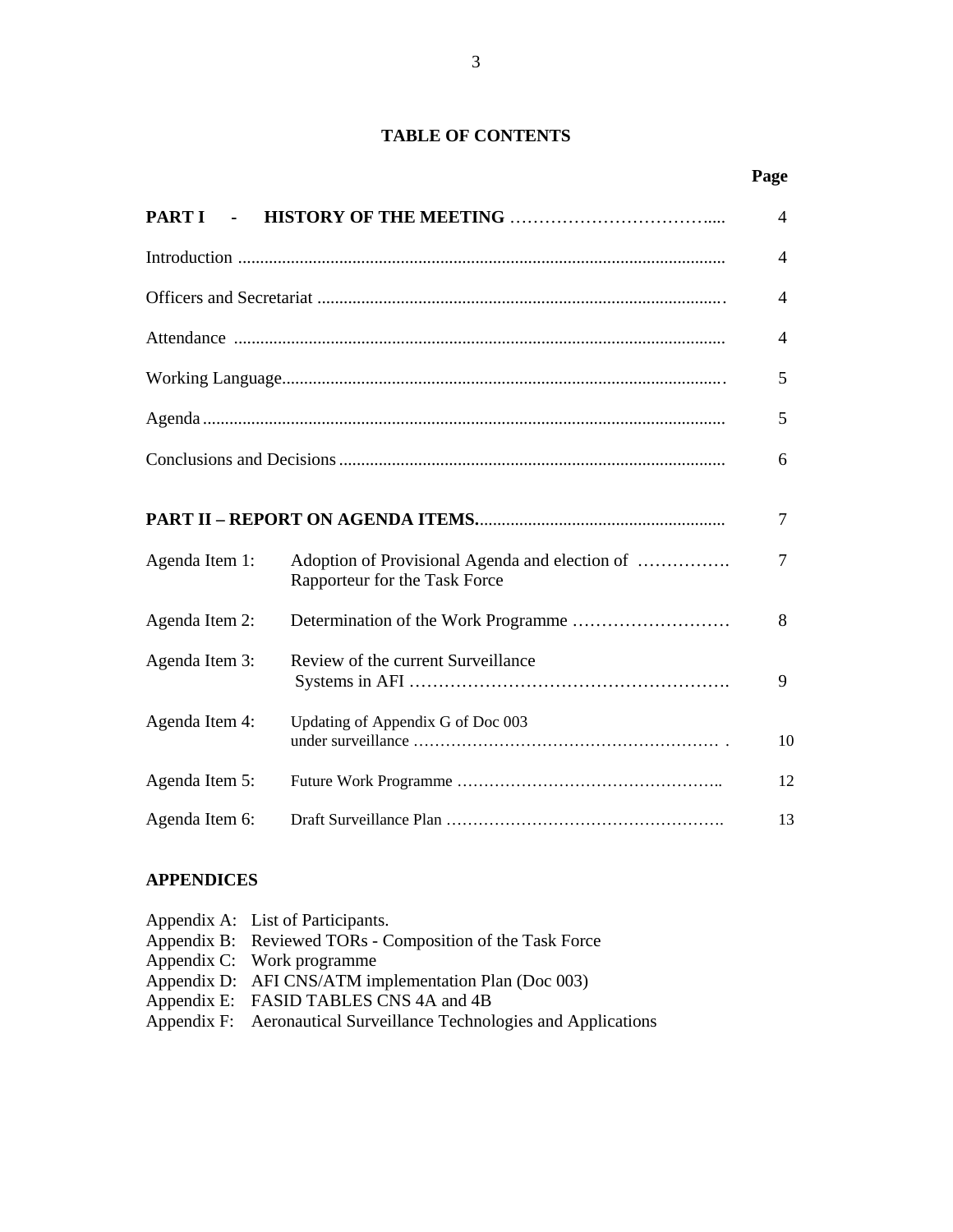## **PART I – HISTORY OF THE MEETING**

## **INTRODUCTION**

1.1 The first Meeting of AFI Surveillance Task Force (AFI/S/TF/1) was convened pursuant to APIRG/16 Meeting Decision 16/27 held in Rubavu, Rwanda, 19-23 November 2007. The meeting was held immediately after surveillance workshop whose objective was amongst others to facilitate deliberations of the meeting of the task force.

1.2 The meeting of AFI Surveillance Task Force was opened by Mr Peter Marais, Executive Manager ATM/CNS Planning, Research & Development

1.3 The meeting nominated Mr Carel Gersbach from ATNS, South Africa, as the rapporteur of the Task Force.

## **2. OFFICERS AND SECRETARIAT**

2.1 Mrs. Mary Obeng, Regional Officer, Communications, Navigation and Surveillance (CNS) and Mr. S. Machobane, Regional Officer, ATM from the ICAO ESAF Office, Nairobi, were at the meeting.

## **3. ATTENDANCE**

3.1 The meeting was attended by 21 participants from 8 States, and one (1) International Air Transport Association (IATA). The list of participants is given at **Appendix A** to this report.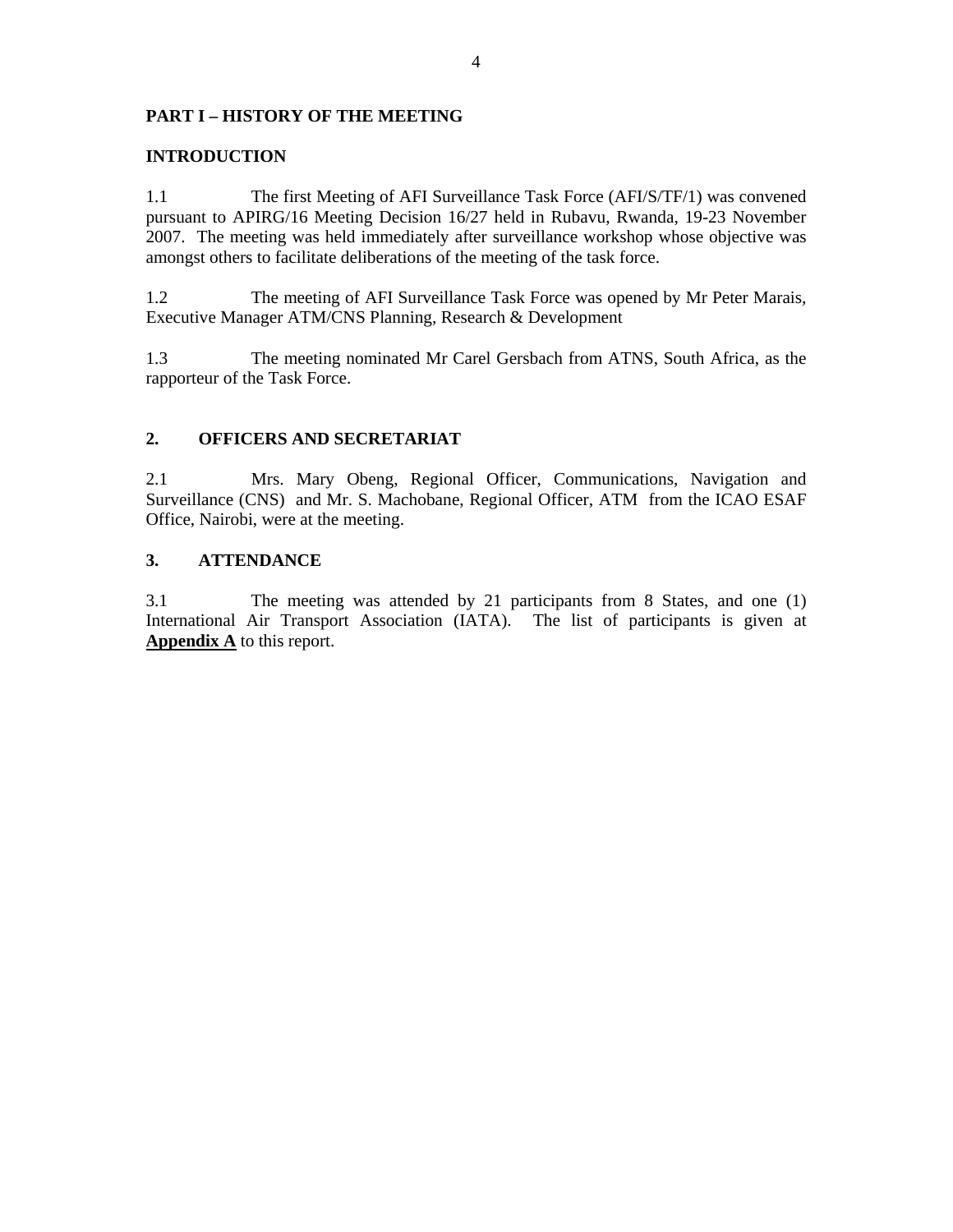# **4. WORKING LANGUAGE**

4.1 The meeting was conducted in the English language.

# **5. AGENDA**

# **5.1 The following Agenda was adopted:**

| Agenda      | <b>Subject</b>                                                               |
|-------------|------------------------------------------------------------------------------|
| <b>Item</b> |                                                                              |
| 1.          | Adoption of Provisional Agenda and Election of Rapporteur for the Task Force |
| 2.          | Determination of the Work Programme                                          |
| 3.          | Review of the current Surveillance Systems in AFI                            |
| 4.          | Updating of Appendix G of Doc 003 under surveillance                         |
| 5.          | <b>Future Work Programme</b>                                                 |
| 6.          | Draft Surveillance Plan                                                      |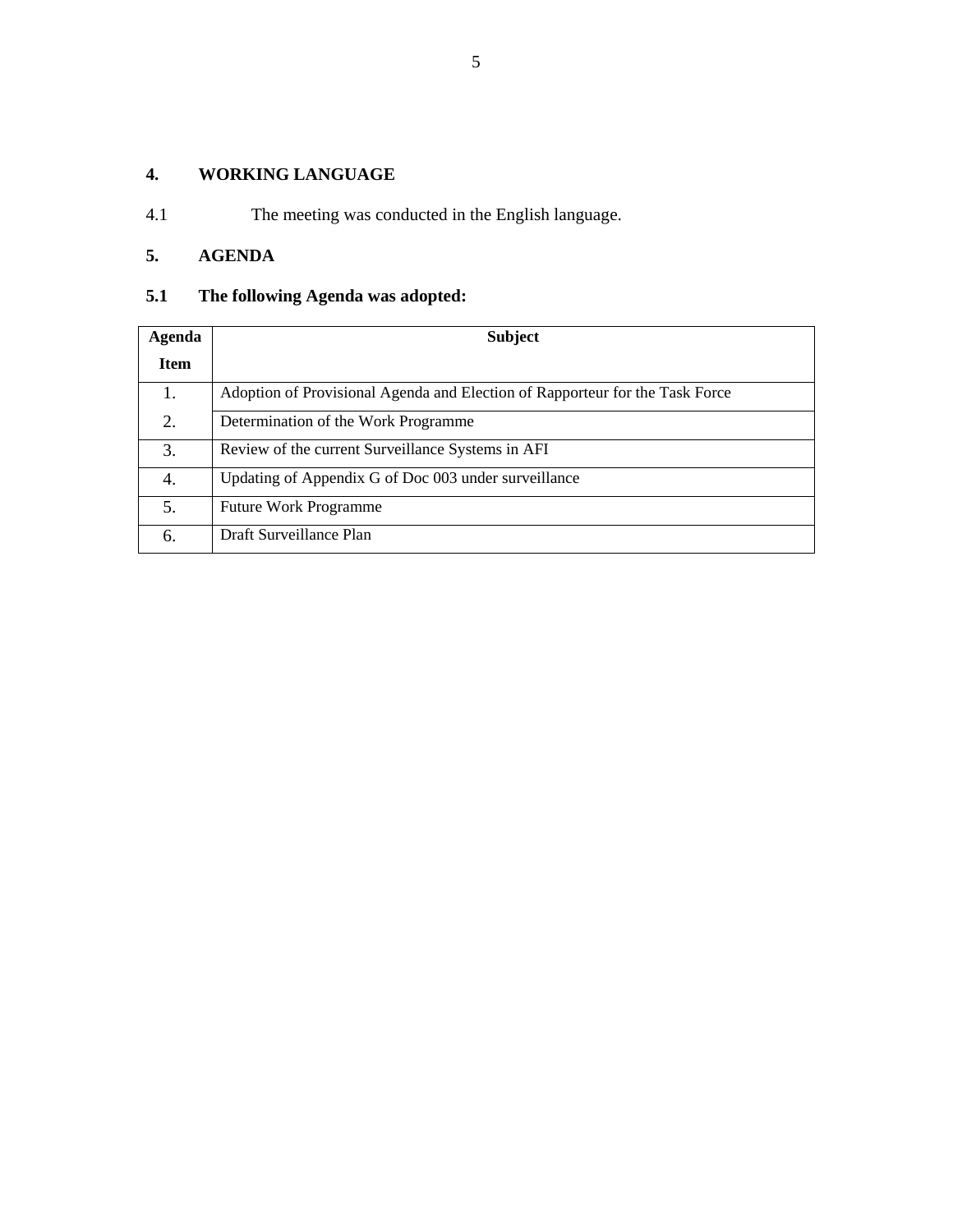| <b>LIST OF DRAFT CONCLUSIONS/DECISIONS</b> |  |
|--------------------------------------------|--|
|--------------------------------------------|--|

| <b>Number</b> | <b>Title</b>                                            | <b>Action by</b> | <b>Target date</b> |  |
|---------------|---------------------------------------------------------|------------------|--------------------|--|
| Dec. 1/1      | Establishment of AS/I/TF Working Group                  |                  |                    |  |
| Dec. 1/2      | TMA and Aerodrome Categorization                        | IATA/ASECNA      |                    |  |
| Dec. 1/3      | Coordination of Update of Appendix G to   ICAO and Sub- |                  | Draft by           |  |
|               | AFI CNS/ATM Implementation Plan (Doc                    | Groups           | APIRG/17           |  |
|               | 003)                                                    |                  |                    |  |
| Dec. $1/4$    | Draft<br>for Aeronautical<br>AFI<br>Strategy            |                  |                    |  |
|               | Surveillance                                            |                  |                    |  |
| Conc. $1/1$   | Data Collection for TMA Aerodrome                       | <b>STATES</b>    |                    |  |
|               | Categorization                                          |                  |                    |  |
| Conc. $1/2$   | Amendments to<br>surveillance<br>related                | <b>ICAO</b>      | Draft by           |  |
|               | elements of AFI CNS/ATM Implementation                  |                  | APIRG/17           |  |
|               | Plan (doc 003) and Air Navigation Plan                  |                  |                    |  |
|               | (DOC 7474)                                              |                  |                    |  |
| Conc. $1/3$   | <b>Aeronautical Surveillance Strategy</b>               |                  |                    |  |

--------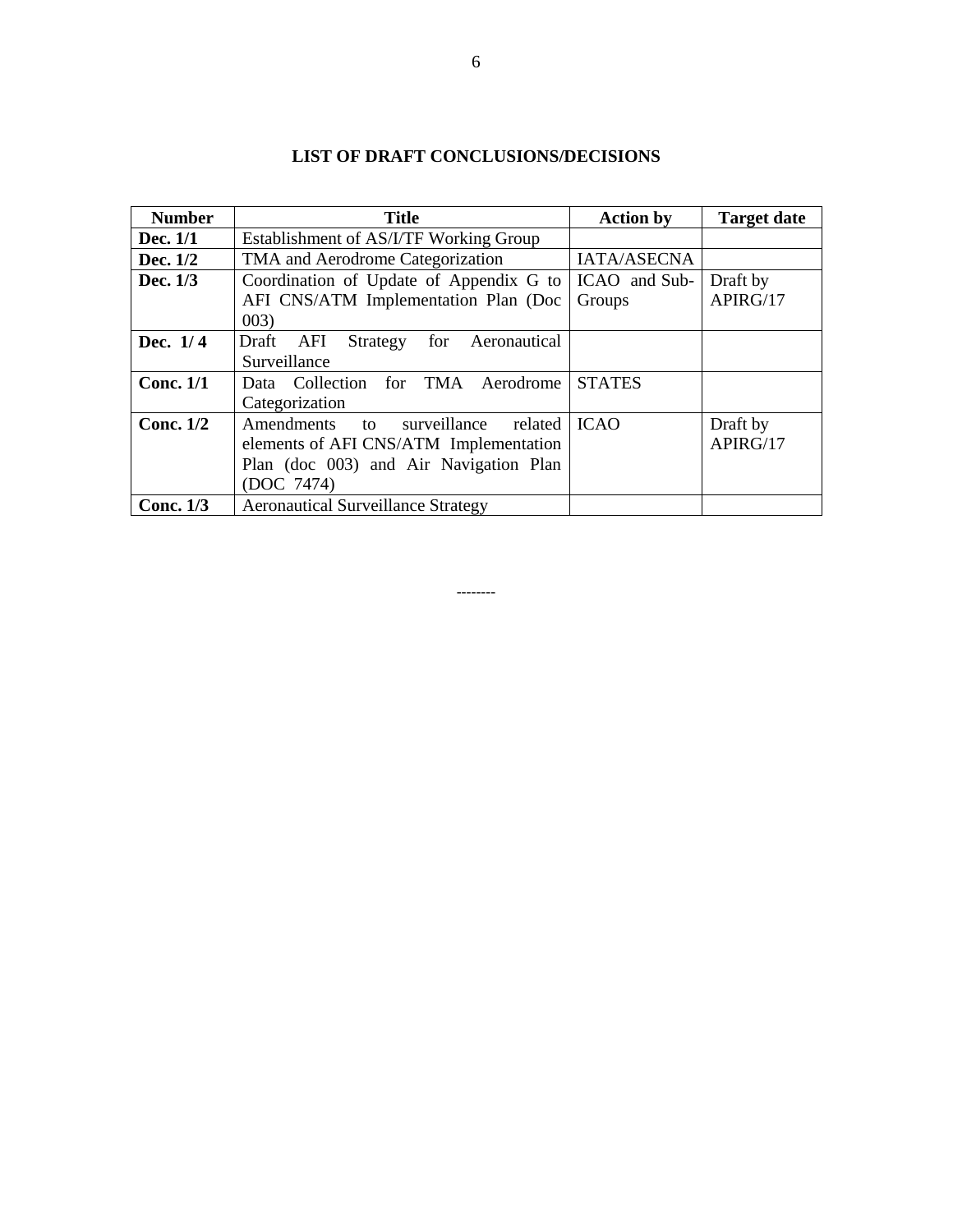## **PART II: REPORT ON AGENDA ITEMS**

### **REPORT ON AGENDA ITEM 1: ADOPTION OF PROVISIONAL AGENDA AND ELECTION OF RAPPORTEUR FOR THE TASK FORCE**

1.1 The meeting elected Mr. Carel Gersbach, from .ATNS, South Africa as the Rapporteur of the APIRG Surveillance Implementation Task Force.

1.2 The meeting reviewed the terms of reference of the AS/I TF as given by APIRG/16 and modified the composition of the Task Force taking into consideration the States with large oceanic FIRs, interface with other ICAO Regions and large continental coverage, as at **Appendix B** to the report on Agenda Item 1.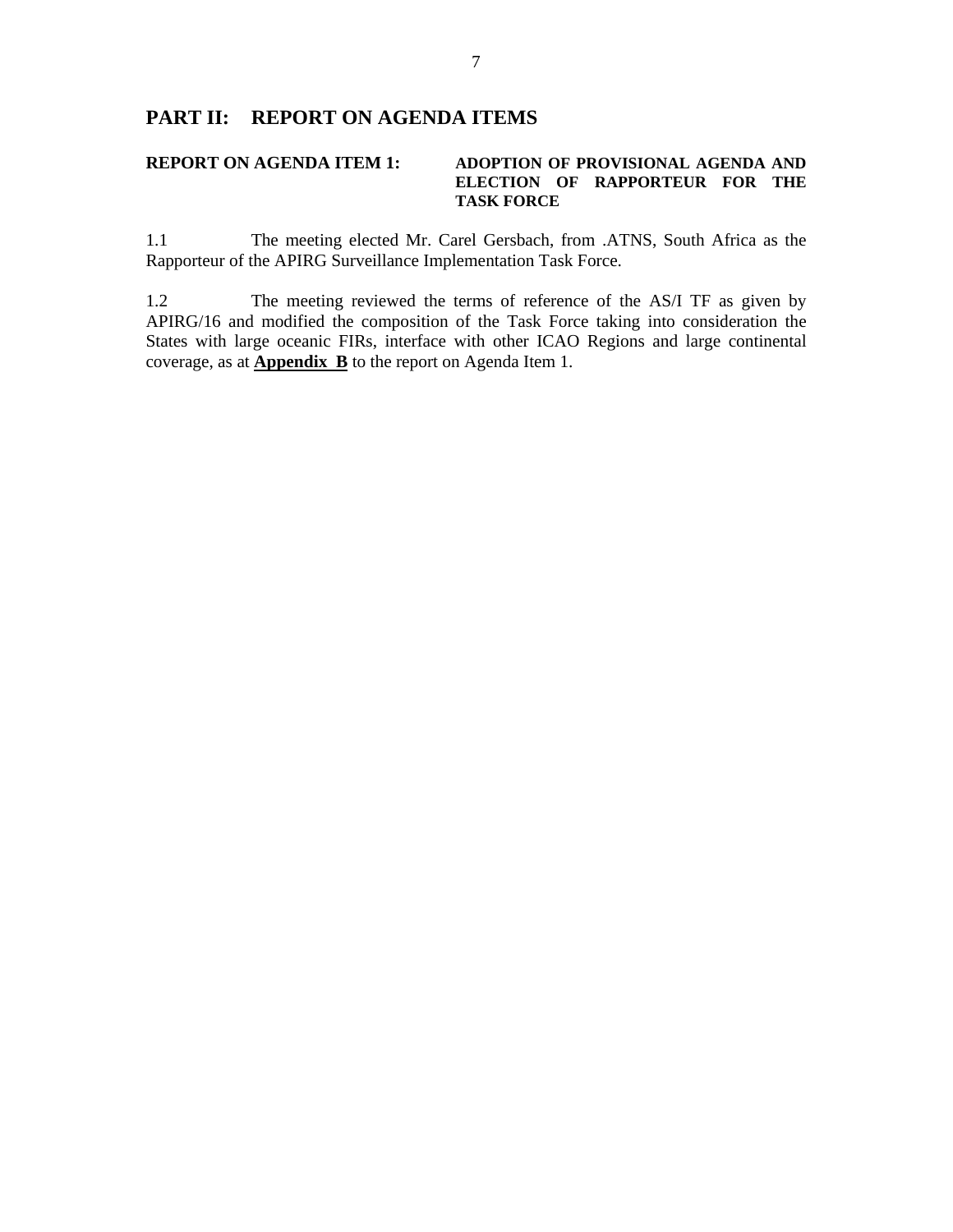## **REPORT ON AGENDA ITEM 2: DETERMINATION OF THE WORK PROGRAMME**

2.1 The meeting developed the work programme of the Work Group as at **Appendix C** to the report on agenda item 5.

2.2 The meeting established two Sub Working Groups to develop surveillance requirements for the en-route phase of flight and for the Terminal including approach and aerodrome.

2.3 The meeting agreed on the following States to form the core of the Work Group, noting that all AFI States were eligible to participate.

## **DRAFT DECISION 1/1: ESTABLISHMENT OF AS/I/TF WORKING GROUP**

**That to efficiently address the mandate and work programme assigned to the AFI AS/I/TF, two (2) working groups be established for en-route operations and terminal/aerodrome operations, with the terms of reference, work programme and composition shown in Appendix. C to the report on Agenda item 1.** 

**ENROUTE Seychelles (Team Leader) South Africa Nigeria Ghana DRC IATA Mauritius Angola** 

**TERMINAL ASECNA (Team Leader) Zambia South Africa IATA Tanzania**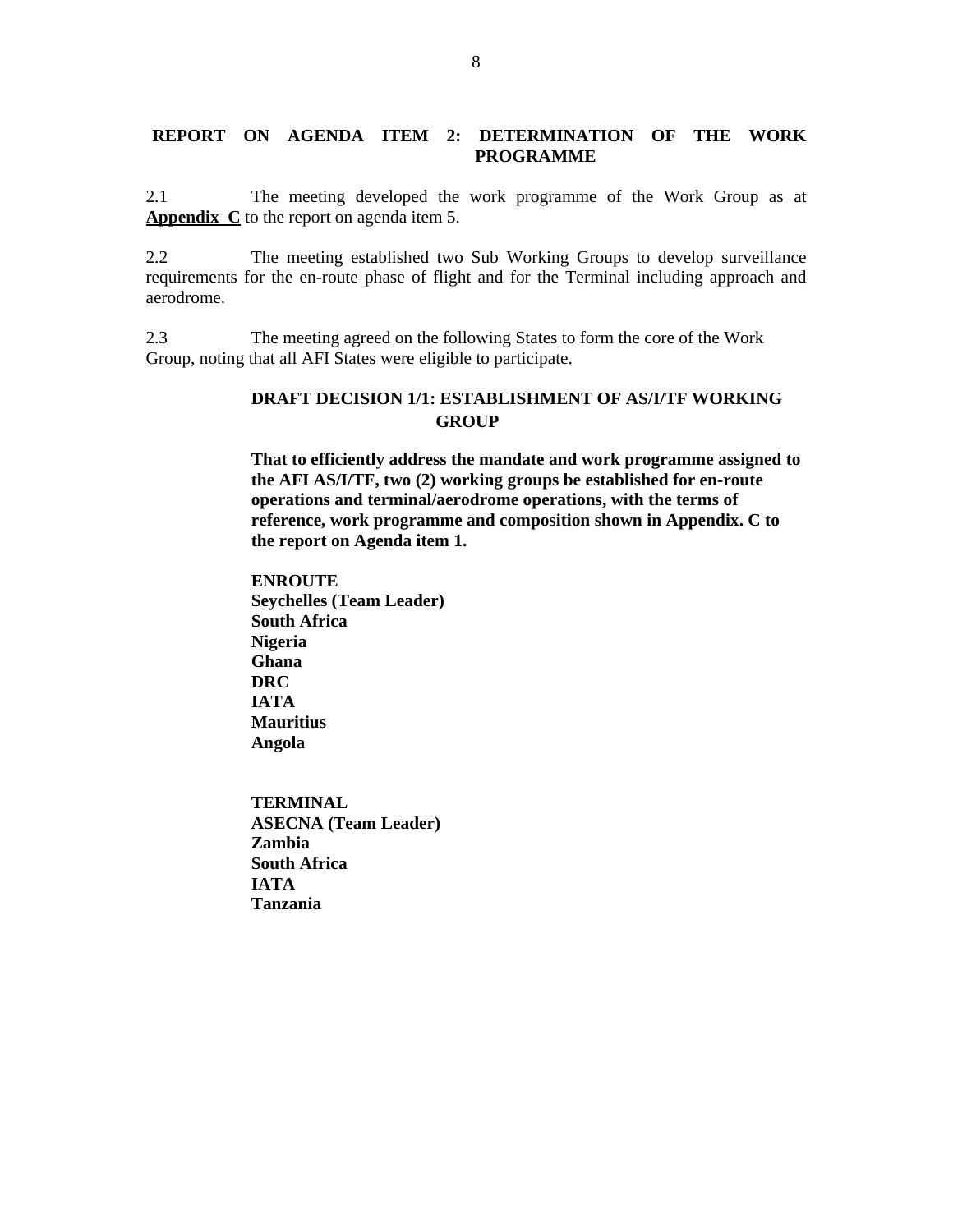# **REPORT ON AGENDA ITEM 3: REVIEW OF THE CURRENT SURVEILLANCE SYSTEMS IN AFI**

3.1 The meeting reviewed the existing surveillance systems taking into consideration the PBN implementation strategy and associated operational requirements, in particular separation minimums, and assigned the En-route and Terminal WGs to complete updating of the elements of Doc 003 with respect to surveillance and airborne equipment requirements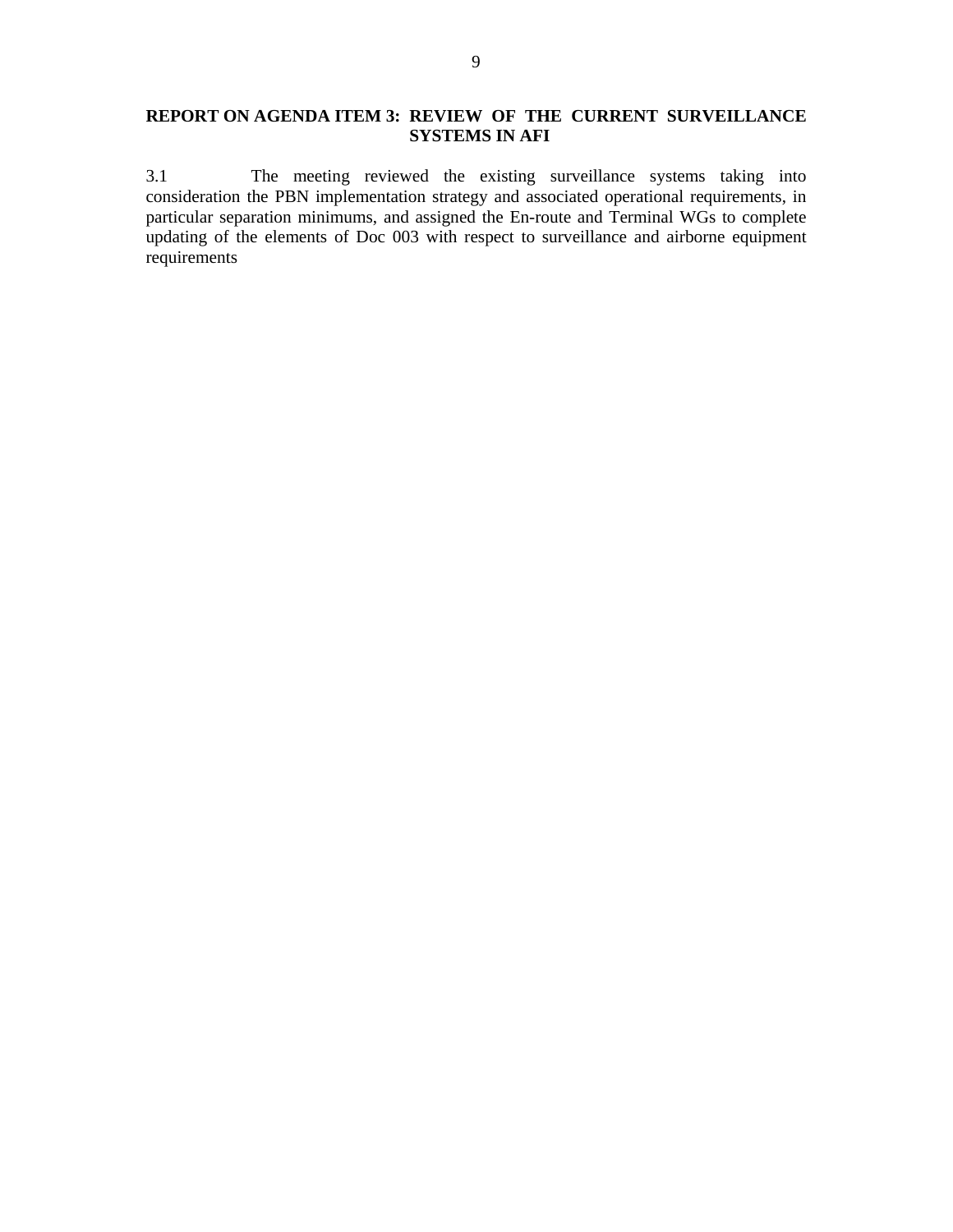## **REPORT ON AGENDA ITEM 4: UPDATING OF APPEDNIX G OF DOC. 003 UNDER SURVEILLANCE**

4.1 The meeting reviewed the surveillance elements of Doc 003 Appendix G and Volume 2. However, the meeting noted that it was necessary to carry out a comprehensive updating of Doc 003 taking into consideration latest developments within ICAO including the goals for implementation of PBN.

4.2 The meeting also noted that, in order to clearly identify surveillance requirements for terminal, approach and aerodrome, it was necessary to complete the classification/categorization of the AFI aerodromes as assigned by APIRG 13.

### **DRAFT DECISION 1/2: TMA AND AERODROME CATEGORIZATION**

**That the AFI Aeronautical Surveillance Implementation Task Force (AS/I/TF) finalize the categorization of terminal areas (TMAs) and aerodromes based on traffic density and pattern complexity as follows:** 

**1. TMAs** 

**a) TMA Type 1: characterized by multiple airports within the single TMA, a complex traffic pattern and a high density traffic;** 

**b) TMA Type 2: characterized by multiple airports within the TMA, a complex traffic pattern and a medium density traffic; and** 

**c) TMA Type 3: low density traffic TMAs.** 

**Aerodromes** 

- **a) Aerodrome Type 1: High density traffic;**
- **b) Aerodrome Type 2: Medium density traffic; and**
- **c) Aerodrome Type 3: Low density traffic**

## **2. DATA COLLECTION FOR TMA AND AERODROME CATEGORISATION**

#### **DRAFT CONCLUSION 1/1**

**That, to facilitate the categorization of AFI TMAs and aerodromes, States provide the ICAO Regional Offices with statistical data on air traffic and their airspace structure and delineation in accordance with APIRG Conclusion 13/77.**  The Outcome of this should be ready by 15 February 2010

## **DRAFT DECISION 1/3:COORDINATION OF UPDATE OF APPENDIX G TO AFI CNS/ATM IMPLEMENTATION PLAN (DOC 003)**

**That the Secretariat ensures that the updating of Appendix G to AFI CNS/ATM Implementation Plan (Doc 003) is coordinated with the PBN Task Force. Initial**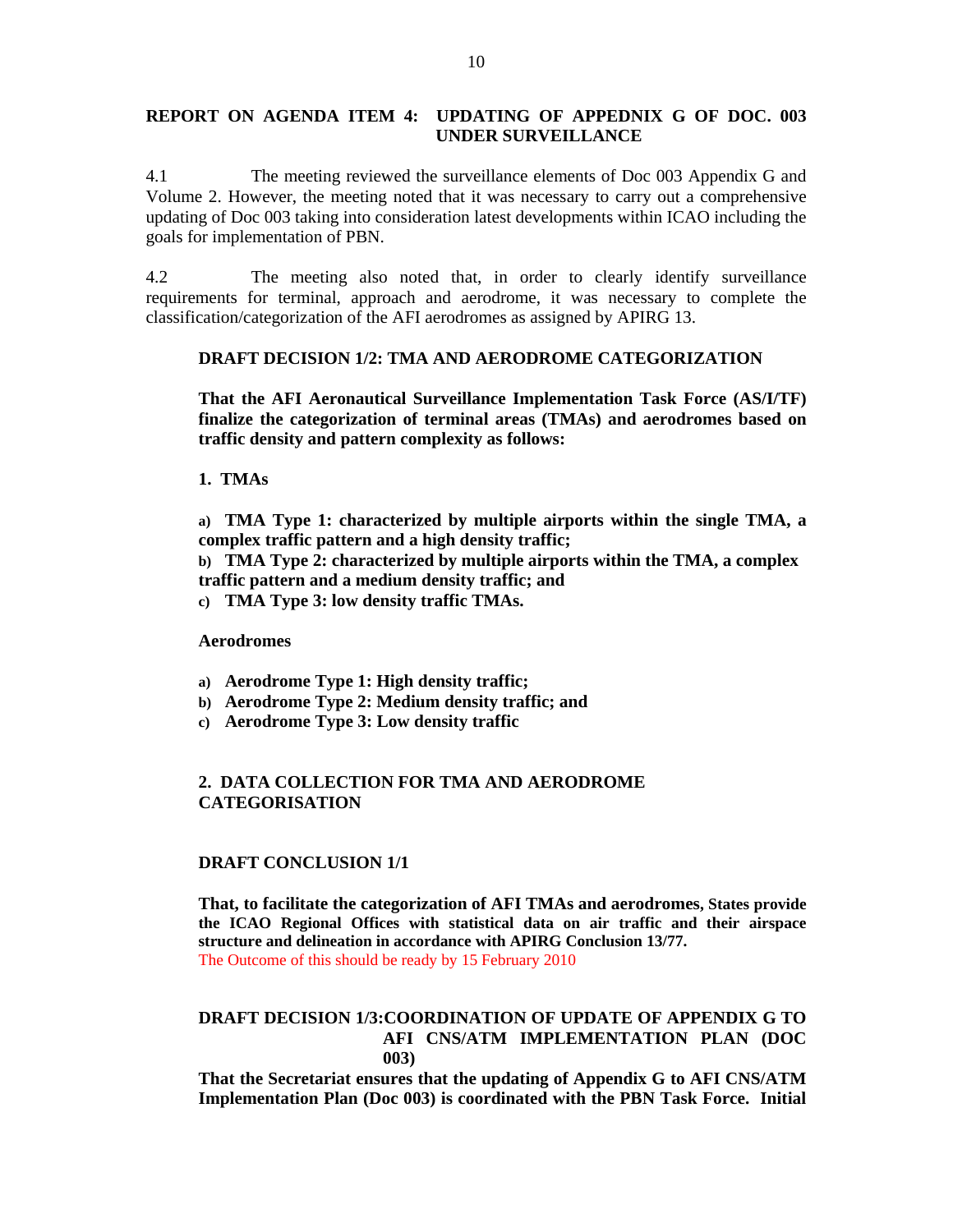**amendments developed by the AS/I Task Force are provided in Appendix F to this** report.

## **DRAFT CONCLUSION1/2:AMENDMENTS TO SURVEILLANCE RELATED ELEMENTS OF AFI CNS/ATM IMPLEMENTATION PLAN (DOC 003) AND AIR NAVIGATION PLAN (DOC 7474)**

**That the AFI AS/I/TF review and amend surveillance related elements of the AFI CNS/ATM Implementation Plan (Doc 003) and Air Navigation Plan (ANP and FASID, Doc 7474) should include (but not limited to) the sections thereof listed in Appendix. D to this report. FASID Tables CNS4A and CNS4B are provided in Appendix .E for reference and guidance.** 

#### **Consideration of Users Requirements on surveillance technologies and applications**

4.3 The meeting acknowledged that when addressing its assigned tasks, the AFI Aeronautical Surveillance Implementation Task Force (AS/I/TF) should give due consideration to the requirements expressed by airspace users on surveillance technologies.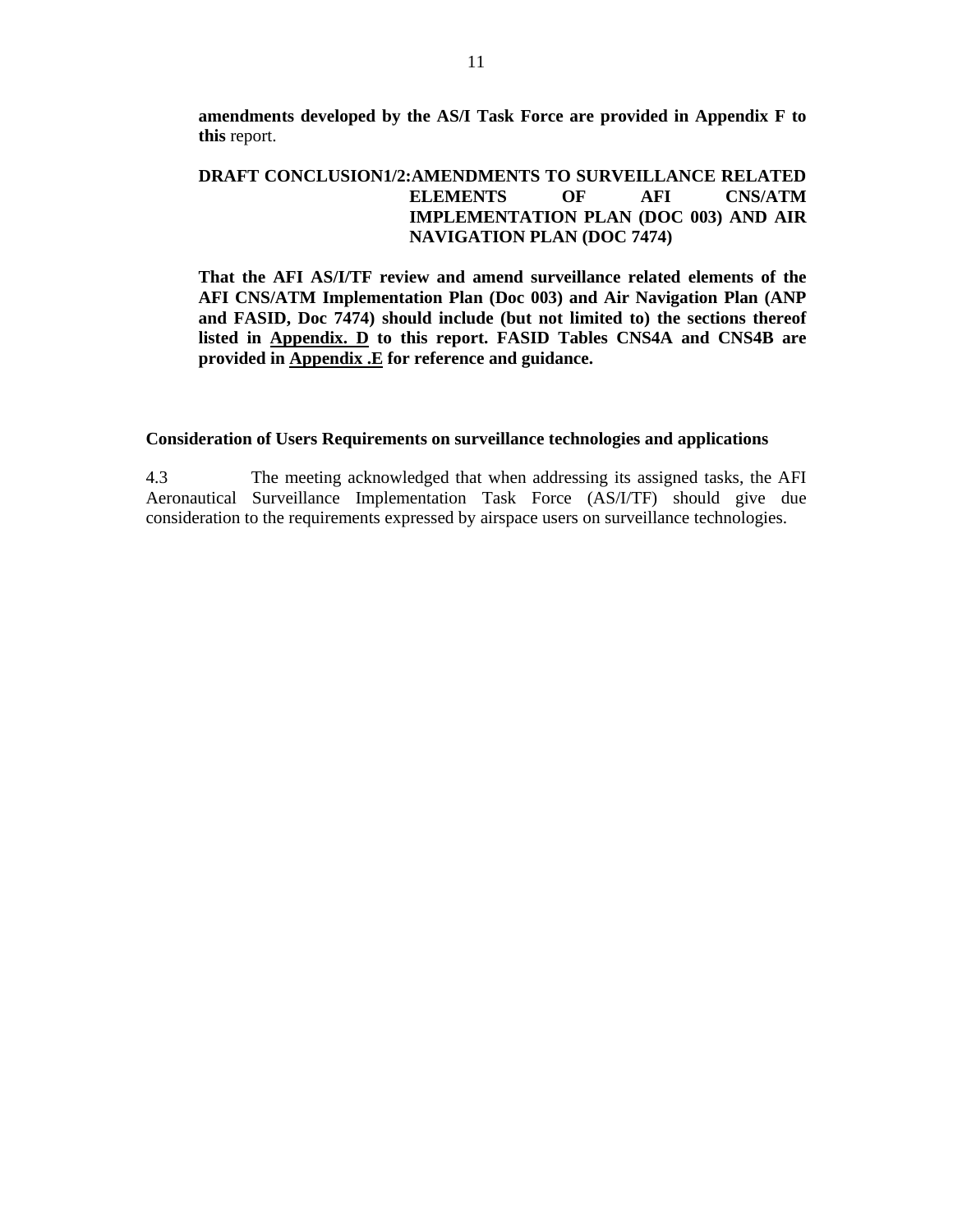## **REPORT ON AGENDA ITEM 5: FUTRUE WORK PROGRAMME**

5.1 The meeting developed the outline for the strategy for implementation of surveillance systems in the AFI Region, and assigned the Work Group to complete the details of the strategy through the coordination of the Rapporteur of the Task Force, for submission to the PBN Task Force tentatively to be held in February 2010.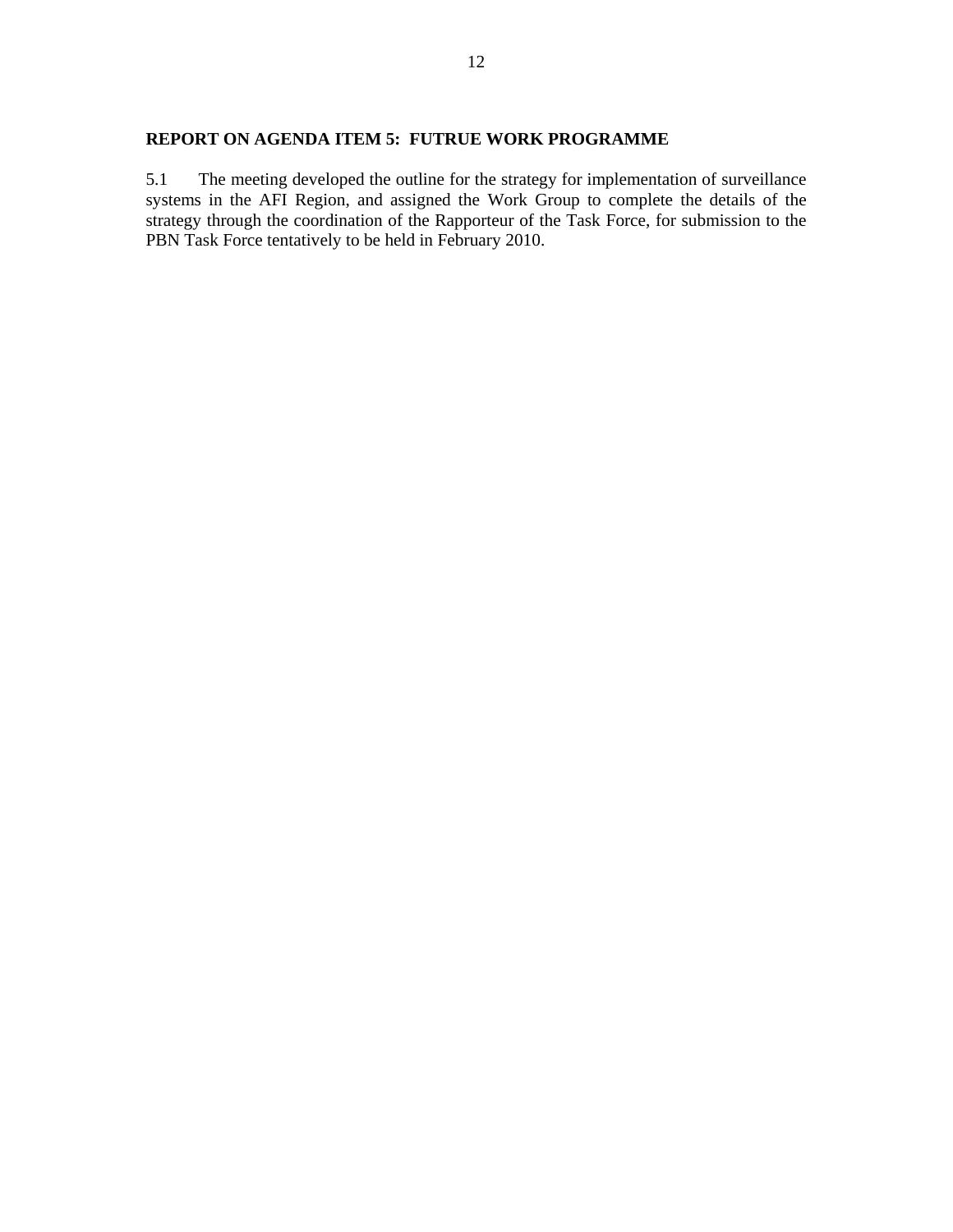#### **REPORT ON AGENDA ITEM 6: DRAFT SURVEILLANCE STRATEGY PLAN**

6.1 The meeting discussed the AFI Strategy for Aeronautical surveillance alignment and the following conclusion was formulated:

## **DRAFT CONCLUSION 1/3: AERONAUTICAL SURVEILLANCE STRATEGY**

### **That the AFI Strategy for Aeronautical Surveillance be aligned with:**

- **a) the global strategy outlined in the ICAO Global Air Navigation Plan (Doc 9750) under Global Plan Initiative GPI-9 (Situational Awareness) shown in Appendix xx; and**
- **b) the Regional Performance Based Navigation (PBN) Plan and agreed performance objectives.**

## **DRAFT DECISION 1/4: DRAFT AFI STRATEGY FOR AERONAUTICAL SURVEILLANCE**

**That the AS/I Task Force finalize draft AFI Strategy for Aeronautical Surveillance provided in Appendix xx, for consideration by the next meetings of the APIRG and its PBN Task Force, CNS Sub-group and ATS Sub-group.**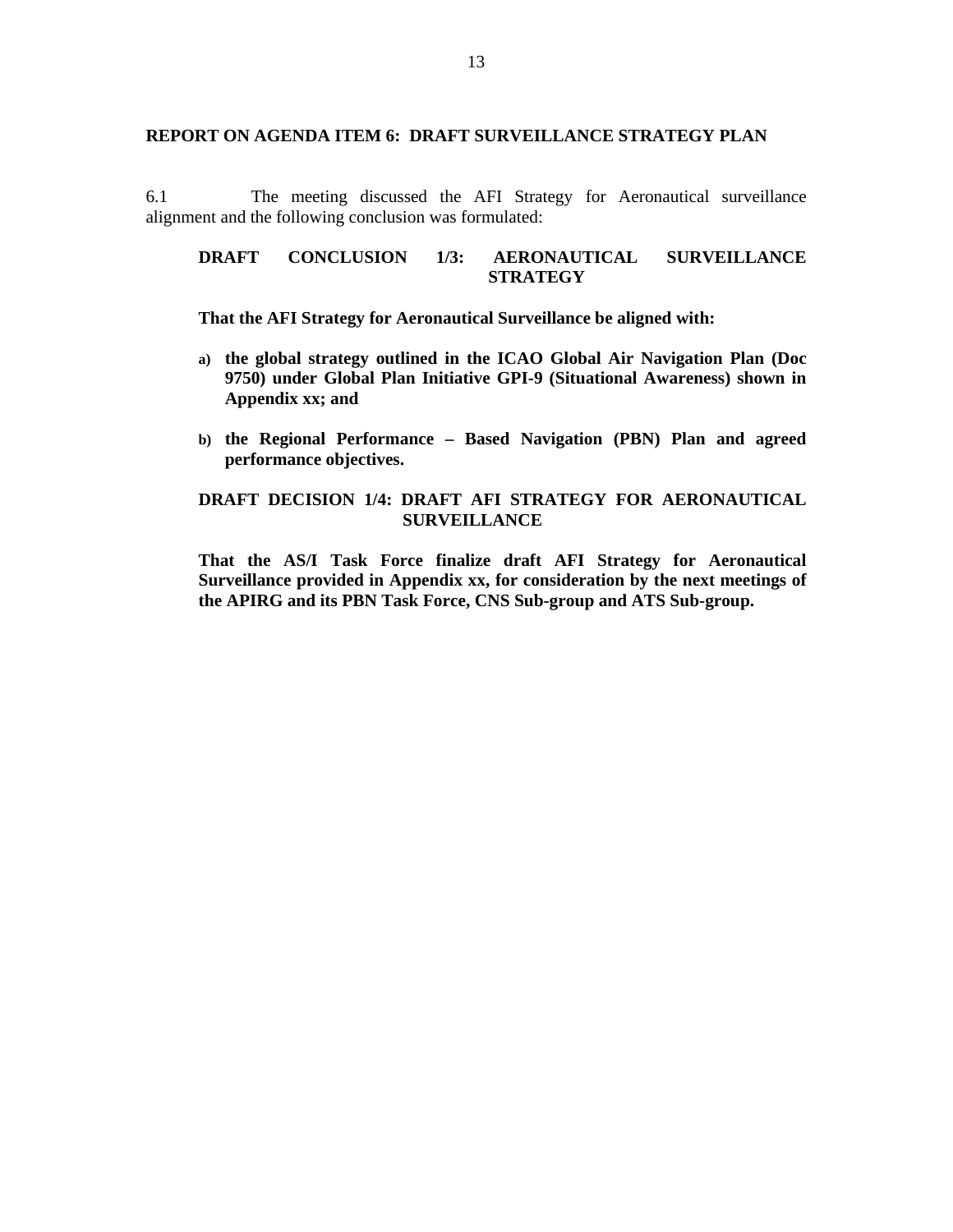#### **APPENDIX A**

#### **LIST OF PARTICIPANTS**

| <b>STATE/ORG</b>    | <b>NAME</b>                 | <b>ADDRESS</b>                      | <b>E-MAIL</b>              | <b>TEL/FAX</b>        |
|---------------------|-----------------------------|-------------------------------------|----------------------------|-----------------------|
| <b>DRC</b>          | Mr. Benny Kasongo Makenda   | Deputy Technical Director           | Benny.kasongo@ties.itu.int | Tel: +234 813646404   |
|                     |                             | Regie des Voies Aeriennes           |                            | Fax: $+1$ 413 6180420 |
|                     |                             | Kinshasa                            |                            |                       |
|                     |                             |                                     |                            |                       |
| <b>DRC</b>          | Mr. Pascal Izai Kep'na      | Deputy Director                     | izai.pascal@yahoo.fr       | Tel: +243 998163945   |
|                     |                             | <b>Air Navigation</b>               |                            |                       |
|                     |                             | Kinshasa                            |                            |                       |
| <b>GHANA</b>        | Mr. Stephen Asenso - Mensah | Manager Surveillance (Radar         | stephen_asenso@yahoo.com   | Tel: +233-21-776171   |
|                     |                             | Technician                          |                            | Fax: +233-21-773292   |
|                     |                             | Ghana Civil Aviation Authority      |                            |                       |
|                     |                             | PMB, KIA                            |                            |                       |
|                     |                             | Accra, Ghana                        |                            |                       |
| <b>GHANA</b>        | Mr. Foster Danso            | Air Traffic Controller              | Koodanso@hotmail.com       | Tel: +233 21 773283   |
|                     |                             | Ghana Civil Aviation Authority      |                            | Fax: +233 21 773293   |
|                     |                             | K.I.A.                              |                            |                       |
|                     |                             | Accra                               |                            |                       |
| <b>NIGERIA</b>      | Mr. Mecha Eke               | Nigeria Airspace Management         | ydob2004@yahoo.com         | Tel: +234 8033003824  |
|                     |                             | Agency (NAMA)                       |                            | Fax: $+2348053098118$ |
|                     |                             | MMIA Ikeja                          |                            |                       |
|                     |                             | Lagos                               |                            |                       |
| <b>NIGERIA</b>      | Mr. Lukman Sanni            | <b>Aviation Safety Inspector</b>    | slukman1980@yahoo.com      | Tel: +234 8023153611  |
|                     |                             | Nigeria Civil Aviation Authority    |                            |                       |
|                     |                             | MMA, Ikeja<br>Lagos                 |                            |                       |
| <b>SEYCHELLES</b>   | Mr. Benjamin Simeon         | Manager CNS                         | bsimeon@scaa.sc            | Tel: +248 384041      |
|                     |                             | Seychelles Civil Aviation Authority |                            | Fax: +248 384032      |
|                     |                             | P.O. Box 181                        |                            |                       |
|                     |                             | Seychelles International Airport    |                            |                       |
|                     |                             | Mahe                                |                            |                       |
| <b>SOUTH AFRICA</b> | Mr. Mattthys Horak          | <b>ATM/AIS</b> Specialist           | thysh@atns.co.za           | Tel: +27 11 9610307   |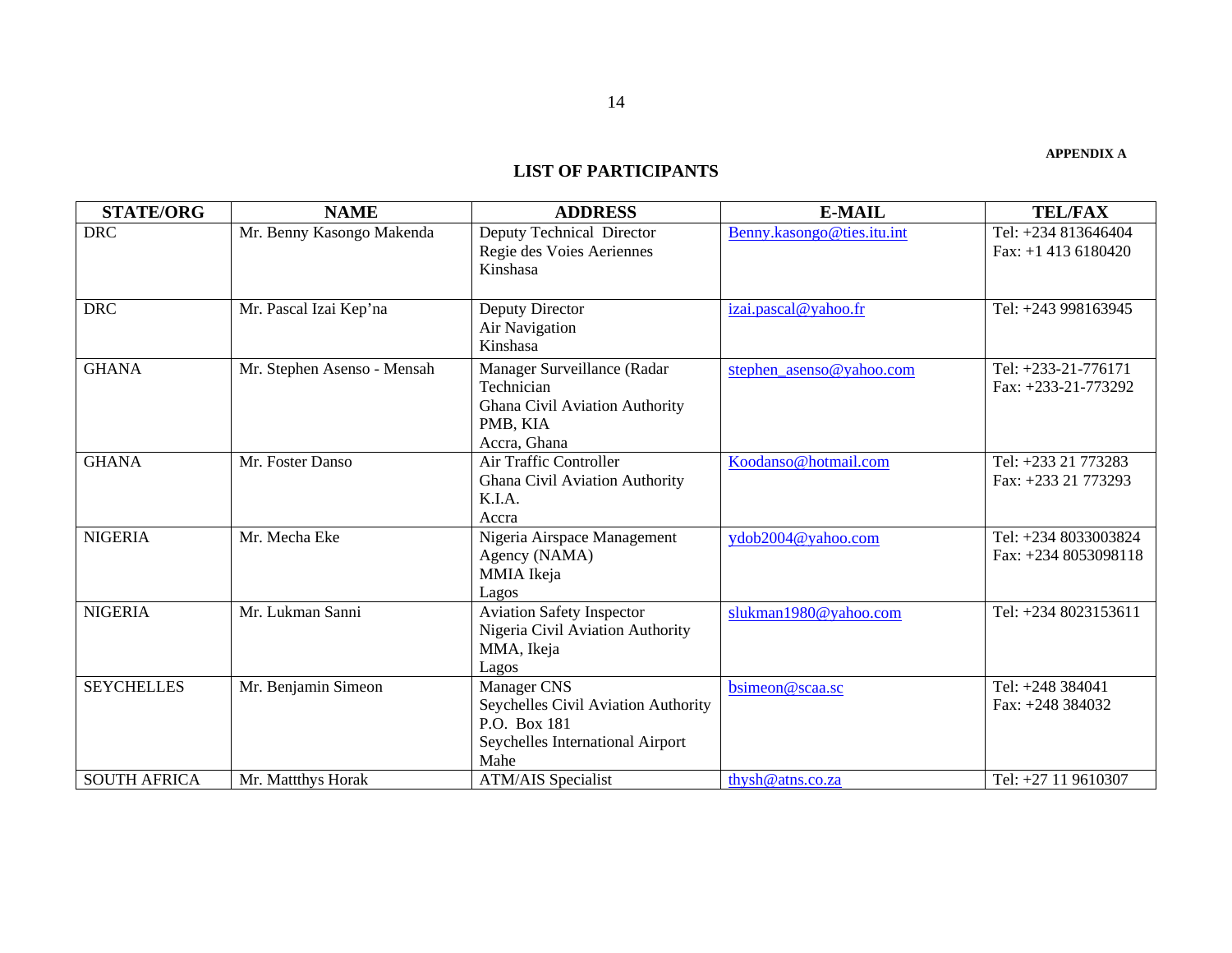| <b>STATE/ORG</b>    | <b>NAME</b>                     | <b>ADDRESS</b>                      | <b>E-MAIL</b>           | <b>TEL/FAX</b>      |
|---------------------|---------------------------------|-------------------------------------|-------------------------|---------------------|
|                     |                                 | <b>ATNS</b>                         |                         | Fax: +27 11 9610447 |
|                     |                                 | $P/Bag$ 15                          |                         |                     |
|                     |                                 | Kempton Park, 1627                  |                         |                     |
| <b>SOUTH AFRICA</b> | Mr. Jacpbis (Koos) Pretorius    | South Africa Civil Aviation         | pretoriusk@caa.co.za    | Tel: +27 11 5451066 |
|                     |                                 | Authority (SACAA)<br>P/Bag X73      |                         |                     |
|                     |                                 |                                     |                         |                     |
| <b>SOUTH AFRICA</b> | Mr. Carel Gersbach              | <b>ATNS</b>                         | carelg@atans.co.za      | Tel: +27 11         |
|                     |                                 | $P/Bag$ 15                          |                         | 9610120/0418        |
|                     |                                 | Kempton Park, 1627                  |                         |                     |
| <b>SOUTH AFRICA</b> | Mr. Chandra Ellaurie            | Engineer, CNS                       | chandrae@atns.co.za     | Tel: +27 11 2610330 |
|                     |                                 | <b>ATNS</b>                         |                         | Fax; +27 11 3923946 |
|                     |                                 | Private Bag X15                     |                         |                     |
|                     |                                 | Kempton Park 1627                   |                         |                     |
| <b>SOUTH AFRICA</b> | Mr. Jeoffrey Mzikayise Matshoba | South Africa Civil Aviation         | MakshobaJ@caa.co.za     |                     |
|                     |                                 | Authority (SACAA)                   |                         |                     |
|                     |                                 | Building 16, Trenr Close            |                         |                     |
|                     |                                 | Waterfall Park Bekker Street        |                         |                     |
| <b>SOUTH AFRICA</b> | Mr. Wyane Roger Lessard         | <b>ATM</b> Specialist               | waynel@atns.co.za       | Tel: 27 11 9610121  |
|                     |                                 | <b>ATNS</b>                         |                         |                     |
|                     |                                 | <b>ISANDO</b> Johannesburg          |                         |                     |
| <b>SUDAN</b>        | Eng. Abas Babiker Ali           | <b>Chief Engineer Radar Section</b> | abasbabiker@hotmail.com | Tel: +249 912284470 |
|                     |                                 | <b>Chief of Radar Section</b>       |                         | Fax: $+24983770001$ |
|                     |                                 | Civil Aviation Authority            |                         |                     |
|                     |                                 | Khartoum Airport                    |                         |                     |
|                     |                                 |                                     |                         |                     |
| <b>SUDAN</b>        | Eng. Khedir Elemam Ahmed        | <b>Chief of Radar Section</b>       | Khadeer caa@hotmail.com | Tel: +249 912163666 |
|                     |                                 | <b>Civil Aviation Authority</b>     |                         | Fax: 249 83770001   |
|                     |                                 | Khartoum Airport                    |                         |                     |
| TANZANIA, TCAA      | Ms. Clara Mpili                 | Principal Communication             | cmpili@tcaa.go.tz       | Tel: +255 22        |
|                     |                                 | Navigation Surveillance Inspector   |                         | 115079/80           |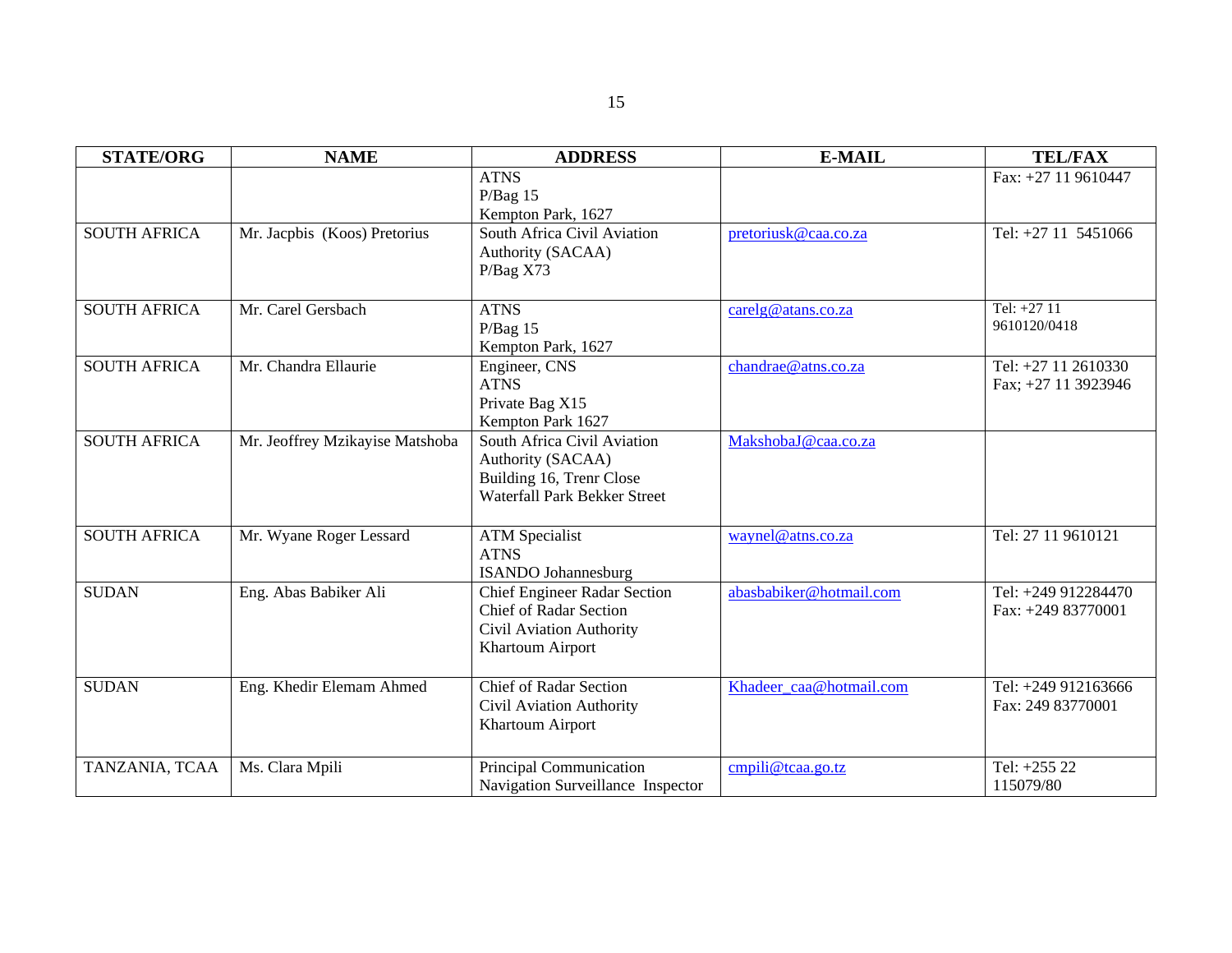| <b>STATE/ORG</b>   | <b>NAME</b>                | <b>ADDRESS</b>                                                                                      | <b>E-MAIL</b>            | <b>TEL/FAX</b>                                 |  |  |
|--------------------|----------------------------|-----------------------------------------------------------------------------------------------------|--------------------------|------------------------------------------------|--|--|
|                    |                            | <b>TCAA</b><br>P.O. Box 2819<br>Dar es Salaam                                                       |                          |                                                |  |  |
| TANZANIA, TCAA     | Mr. Daniel Charles Kerenge | Senior Air Navigation Engineer<br><b>TCAA</b><br>P.O. Box 2819<br>Dar es Salaam                     | dkerenge@tcaa.go.tz      | Tel: $+25522$<br>115079/80                     |  |  |
| <b>ZAMBIA</b>      | Mr. Harrison Banda         | <b>Chief Telecommunications Officer</b><br>Department of Civil Aviation<br>P.O. BOX 50137<br>Lusaka | barryban16@hotmail.com   | Tel: +260 955 880699<br>Fax: $+260$ 211 251841 |  |  |
| <b>ZAMBIA</b>      | Mr. Alex Sinyangwe         | Senior ATC Officer<br>Department of Civil Aviation<br>P.O. BOX 50137<br>Lusaka                      | asinyangwe@yahoo.com     | Tel: 260 211 251861<br>Fax: $+260$ 211 251841  |  |  |
| <b>ZAMBIA</b>      | Mr. David Mzeka            | Deputy Director<br>Department of Civil Aviation<br>P.O. BOX 50137<br>Lusaka                         | david.mzeka@dca.com.zm   | Tel: +260 211 254097<br>Fax: +260 211 251841   |  |  |
| <b>IATA</b>        | Mr. Prosper Zo'oMinto'o    | 88, Stella Street<br><b>Sandown Mews</b><br>East Block, Sandown<br>2196<br><b>SAF</b>               | ZooMintooP@iata.org      | Tel: +27 11 5232724<br>Fax: $+27$ 11 5232701   |  |  |
| <b>SECRETARIAT</b> | Ms. Mary Obeng             | Regional Officer/CNS                                                                                | Mary.Obeng@icao.unon.org | Tel: +254 207622367                            |  |  |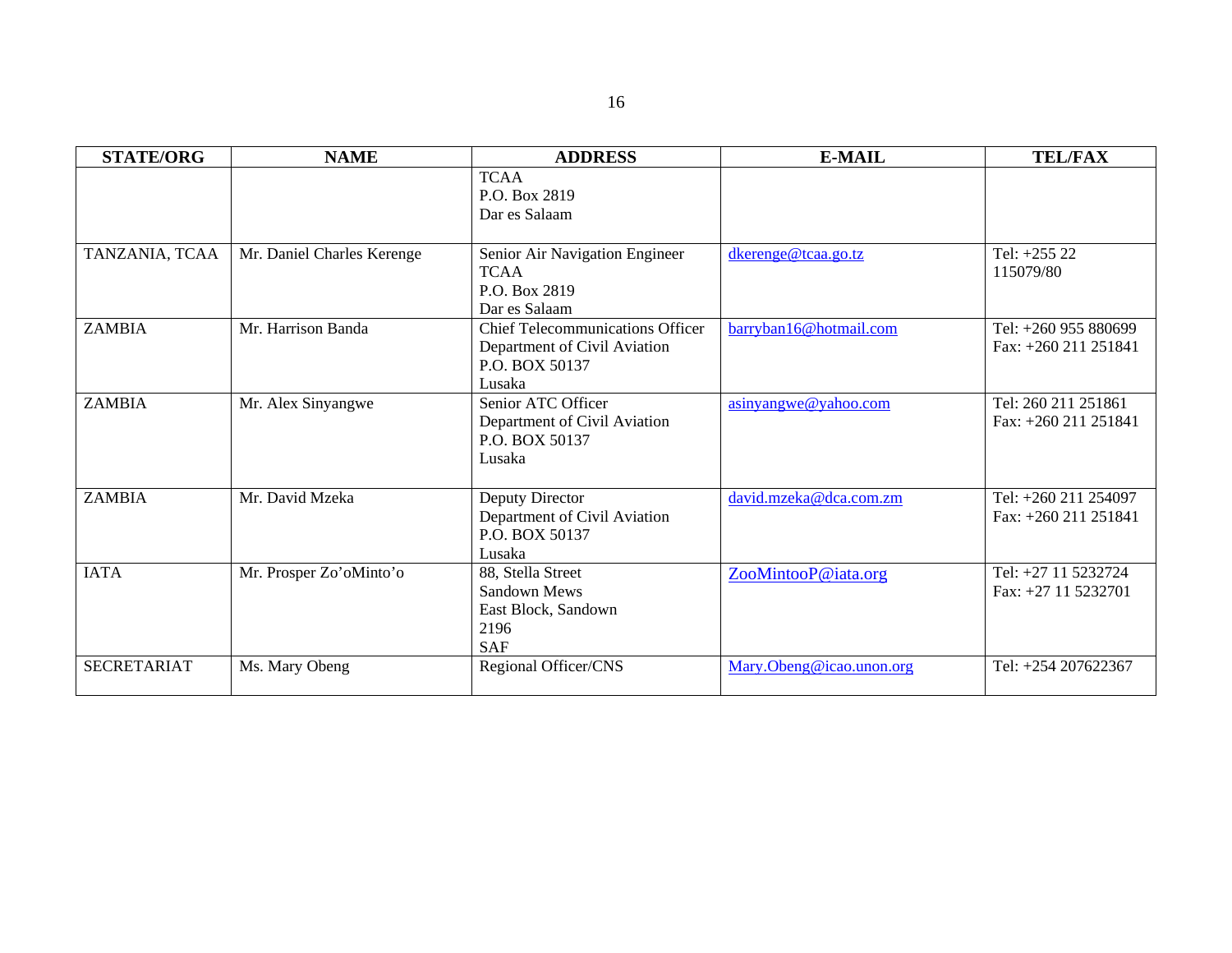### **APPENDIX B**

#### **TERMS OF REFERENCE**

## **AFI SURVEILLANCE IMPLEMENTATION TASK FORCE (AS/I/TF) (AS GIVEN BY APIRG/16)**

- 1. Determine the operational performance requirements for aeronautical surveillance in the AFI Region, en-route, terminal areas (TMAs) and aerodromes operations.
- 2. Identify and quantify near term and long term benefits of relevant candidate surveillance systems.
- 3. Develop a draft AFI Surveillance plan including recommended target dates of implementation, taking into account:
	- Availability of SARPs,
	- Readiness of airspace users and air navigation service providers
	- Relevant RAN and APIRG recommendations, conclusion and decisions pertaining to aeronautical surveillance.
	- Work done by ICAO Surveillance Panel with the view to avoiding any duplication
- *Note The Task Force should report to the next APIRG meeting with preliminary report to the ATS/AIS/SAR and CNS sub groups.*

*Composition: Core members: ATNS (South Africa), ASECNA, IATA, Algeria, Ghana, Kenya, Nigeria, Rwanda, Tanzania and IFALPA.* States with large oceanic FIRs interface with other ICAO Regions and large continental coverage to be added to the composition as core members. (Democratic Republic of Congo, Mauritius and Seychelles)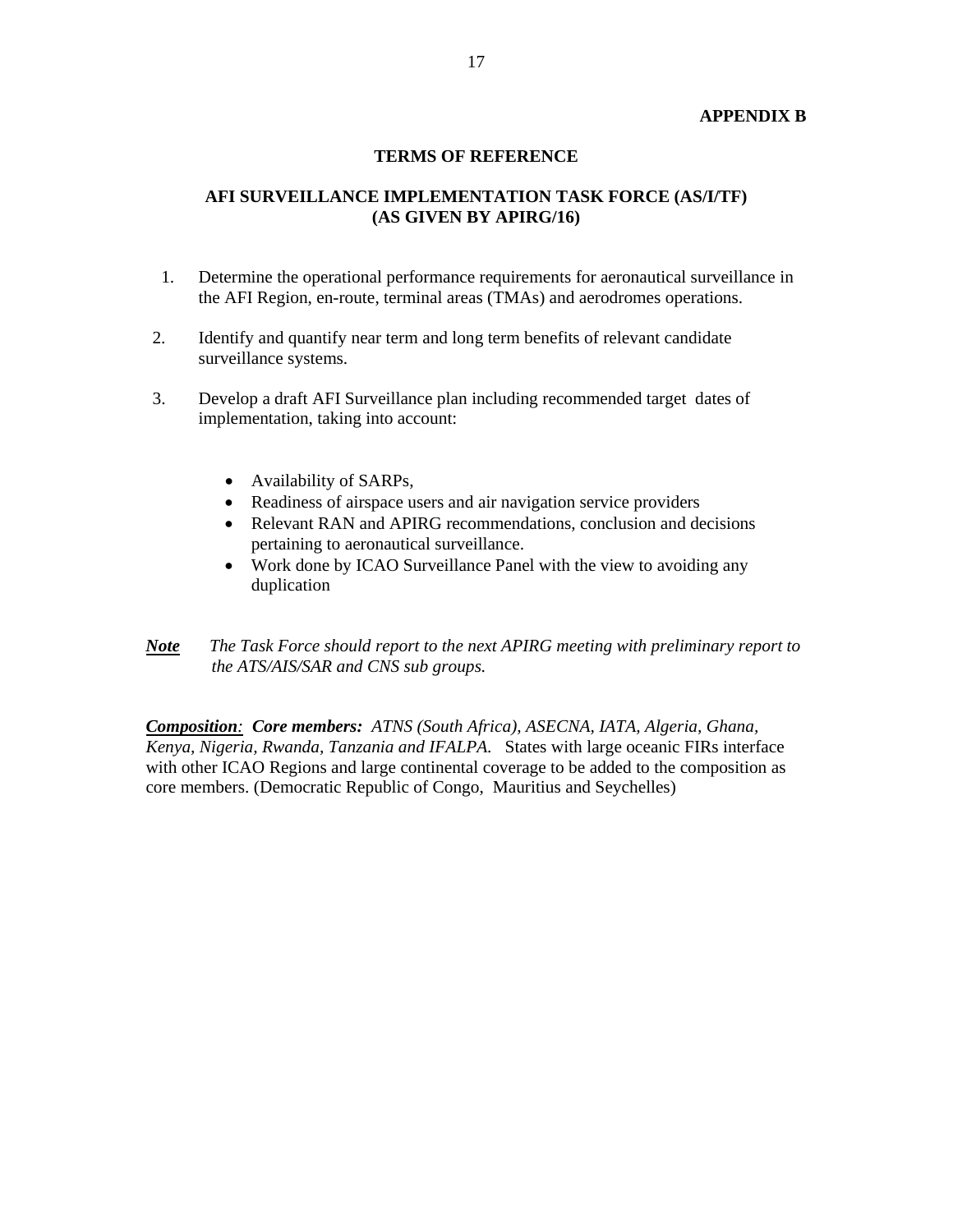1.3 The meeting established two Sub Working Groups to develop surveillance requirements for the en-route phase of flight and for Terminal including approach and aerodrome.

1.4 The meeting agreed on the following States to form the core of the Work Groups, noting that all AFI States were eligible to participate. The meeting took into consideration the PBN workgroups in order to minimize coordination and duplication of resources. It was further agreed that the TF Rapporteur should coordinate the work of these workgroups. The following workgroups were established, including core members:

### **ENROUTE**

Seychelles (Team Leader) South Africa Nigeria Ghana DRC IATA Mauritius Angola

## **TERMINAL**

ASECNA (Team Leader) Zambia South Africa IATA Tanzania

*Note: ASECNA was not represented at the meeting. The Secretariat will confirm ASECNA's availability to lead the Terminal WG. South Africa was nominated as an alternative Team Leader should ASECNA not be available.* 

1.5 The meeting agreed that, while working material of the Work Group would be circulated to all AFI States, giving them an opportunity to comment. The core members were obliged to contribute and to respond to all communication from Rapporteur and inform other core members of the Work Group through the facilitation of the Rapporteur.

1.6 The meeting was presented with the provisional Agenda for the AFI Surveillance Task Force. The provisional Agenda was adopted by the meeting.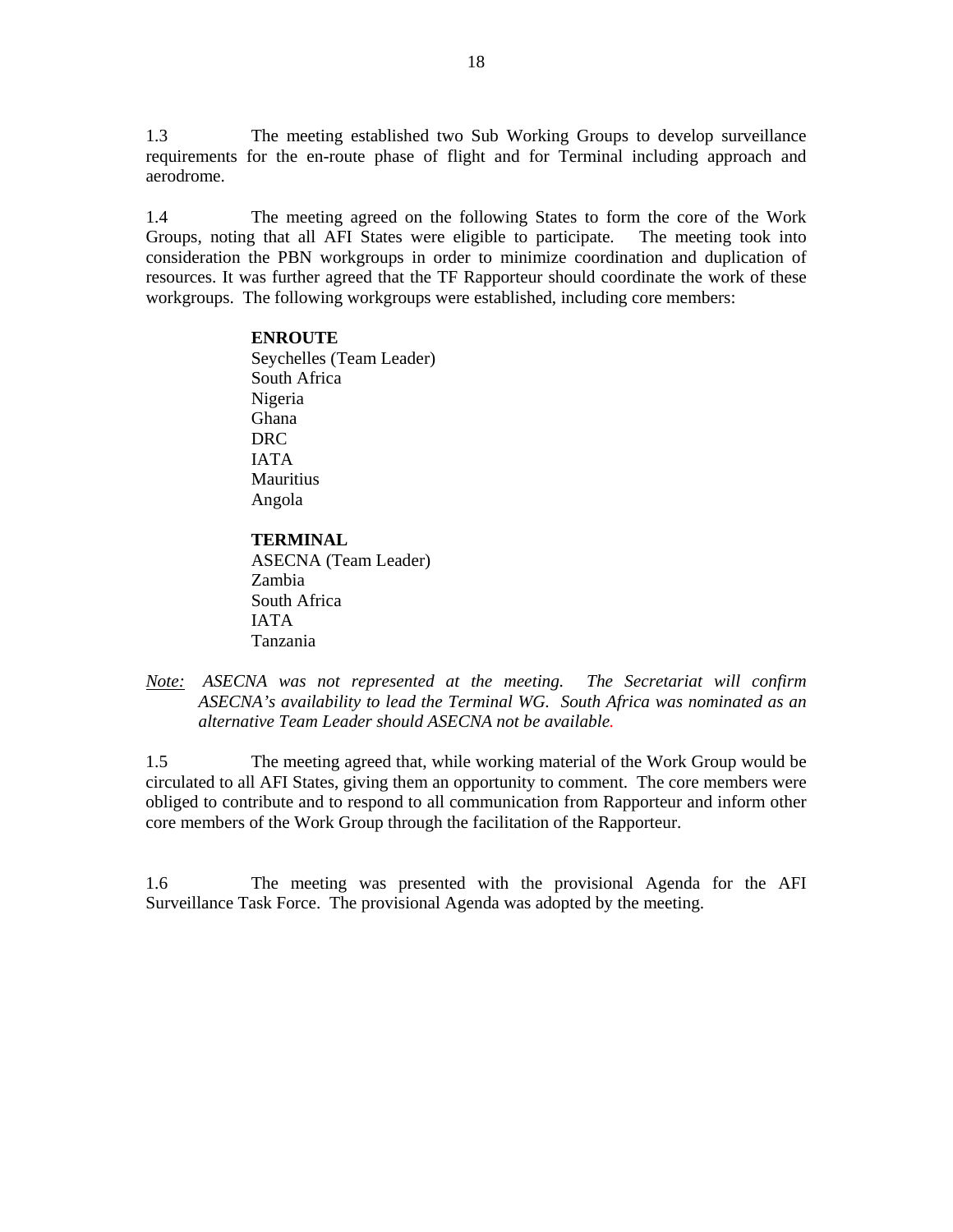# **APPENDIX C**

# **FUTURE WORK PROGRAMME FOR THE SURVEILLANCE TASK FORS**

| No.                       | <b>Activity</b>                         | <b>Detailed requirements</b>                                                                                                                                                                                                                                                  | <b>Target dates</b>                                            |  |  |  |  |
|---------------------------|-----------------------------------------|-------------------------------------------------------------------------------------------------------------------------------------------------------------------------------------------------------------------------------------------------------------------------------|----------------------------------------------------------------|--|--|--|--|
| <b>ENROUTE WORK GROUP</b> |                                         |                                                                                                                                                                                                                                                                               |                                                                |  |  |  |  |
| 1.                        | En-route<br>surveillance<br>requirement | Review the draft en-route strategy                                                                                                                                                                                                                                            | CNS SG4,<br>ATS/AIS/SAR SG                                     |  |  |  |  |
| 2.                        |                                         | Complete table (app)<br>$\bullet$<br>Secretariat will align IATA Working paper<br>Draft data distribution format<br>$\bullet$<br>Draft data exchange agreement, incl. System<br>$\bullet$<br>details, data format, etc.<br>Draft Regulatory requirements (technical)          | Feedback and input<br>into February 2010<br><b>PBN</b> Meeting |  |  |  |  |
| 3.                        |                                         | Review and align with new ICAO Standards<br>and guidance when development                                                                                                                                                                                                     | On-going                                                       |  |  |  |  |
| 4.                        |                                         | Finalize the surveillance data distribution format                                                                                                                                                                                                                            | CNS SG4                                                        |  |  |  |  |
| $\overline{5}$ .          |                                         | Develop agreement template to be used for<br>inter-stat data exchange                                                                                                                                                                                                         | First draft at CNS<br>SG4                                      |  |  |  |  |
| 6.                        |                                         | Draft impelemtnation Plan                                                                                                                                                                                                                                                     | Task Force to report<br>to APIRG/17                            |  |  |  |  |
| 7.                        |                                         | Update Doc. 003 and CNS Table 4A&B in<br><b>FASID</b>                                                                                                                                                                                                                         | On-going                                                       |  |  |  |  |
|                           |                                         | TERMINAL SURVEILLANCE WORK GROUP                                                                                                                                                                                                                                              |                                                                |  |  |  |  |
| 1.                        | Terminal<br>surveillance<br>requirement | Review the draft terminals strategy                                                                                                                                                                                                                                           | CNS SG4,<br>ATS/AIS/SAR SG                                     |  |  |  |  |
|                           |                                         | Complete table (app).<br>$\bullet$<br>Secretariat will align IATA WP<br>$\bullet$<br>Draft data distribution format<br>$\bullet$<br>Draft data exchange agreement, incl. System<br>$\bullet$<br>details, data format, etc.<br><b>Draft Regulatory Requirements (Technical</b> | Feedback and input<br>into February 2010<br><b>PBN</b> Meeting |  |  |  |  |
| 2.                        |                                         | Review and align with new ICAO Standards and<br>guidance when developed                                                                                                                                                                                                       | On-going                                                       |  |  |  |  |
| 3.                        |                                         | Update Doc. 003                                                                                                                                                                                                                                                               | On-going                                                       |  |  |  |  |
| $\overline{4}$ .          |                                         | Finalize the surveillance data distribution format<br>Develop agreement template to be used for inter-<br>state data exchange                                                                                                                                                 | CNS SG4<br>First draft at CNS<br>SG4                           |  |  |  |  |
| 5.                        |                                         | Task Force to report to APIRG on progress:<br>Draft implementation plan                                                                                                                                                                                                       | APIRG/17                                                       |  |  |  |  |
| 6.                        |                                         | Update Doc. 003 and CNS table 4A & B in<br><b>FASID</b>                                                                                                                                                                                                                       | On-going                                                       |  |  |  |  |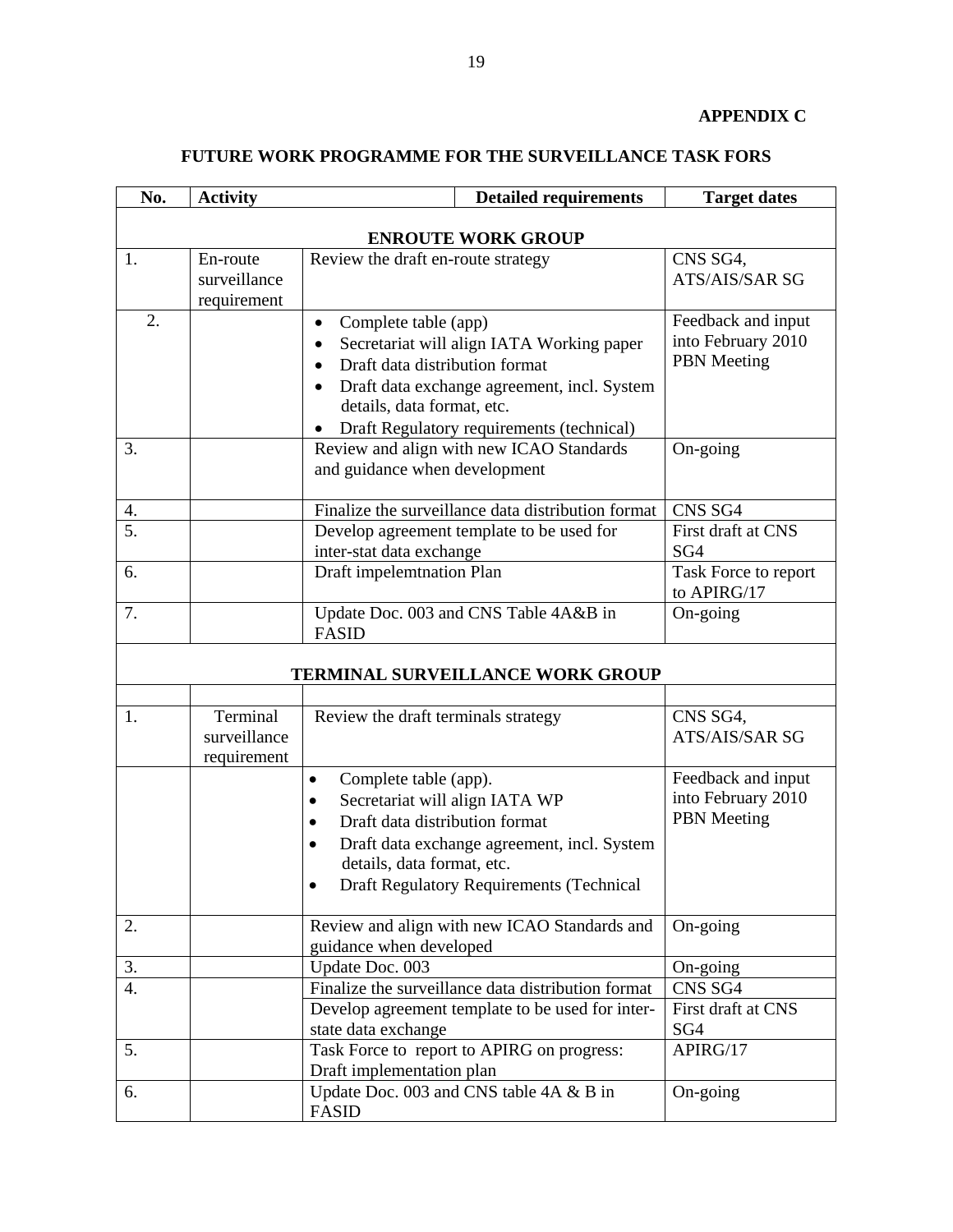#### **APPENDIX D**

#### **LIST OF AFI DOC 003 AND BANP/FASID SECTIONS TO BE REVIEWED/AMENDED)**

#### **AFI Doc 003**

Section 2.1.2 (General principles: Caution for ADS prototypes)

Section 2.14 (Planning targets for SSR in selected TMA – criteria TBD - and ADS)

Section 2.2.2 (System configuration)

Section 2.2.1.7 (Positive surveillance requirement to support lower separation minima  $< 10$ min)

**Section 2.2.1.13 (Appendix G relating to ATM operational requirements in an RNP/RNAV environment - CNS** requirements). (See Appendix C to this working paper).

Section 2.2.2 (Surveillance in selected TMAs – criteria TBD - and en-route operations)

Section 2.2.4..3.5 /7 (Data link surveillance services)

Section 3.2.2 (Terminal airspace and Aerodromes)

Section 3.2.2.1 (Three types of terminal airspaces based on the traffic density and the complexity of the traffic pattern:

> a) TMA Type 1: characterized by multiple airports within the single TMA, a complex traffic pattern and a high density traffic;

> b) TMA Type 2: characterized by multiple airports within the TMA, a complex traffic pattern and a medium density traffic; and

c) TMA Type 3: low density traffic TMAs. )

Section 3.2.2.2 (Three types of aerodromes based on traffic density (high, medium and low)).

Section 3.2.2.3 (TMAs and aerodromes of the AFI Region to be type-designated by the AFI Planning and Implementation Regional Group (APIRG) based on the proposals by provider and user States and organizations concerned.)

Section 3.3.2.2 (AFI CNS/ATM implementation plan (SSR, ADS)

Section 3.3.2.3 Appendix B (en-route surveillance)

Section 3.3.3.4 (Voice position reports, SSR and ADS)

Section 3.3.3.5 (Appendix C - TMA and aerodrome surveillance)

Section 3.3.3.5 (Appendix D : List of TMAs and aerodromes – not categorised)

Appendix F (AFI CNS/ATM Implementation Plan Programme of Activities – Implementation Worksheets on SSR/and ADS)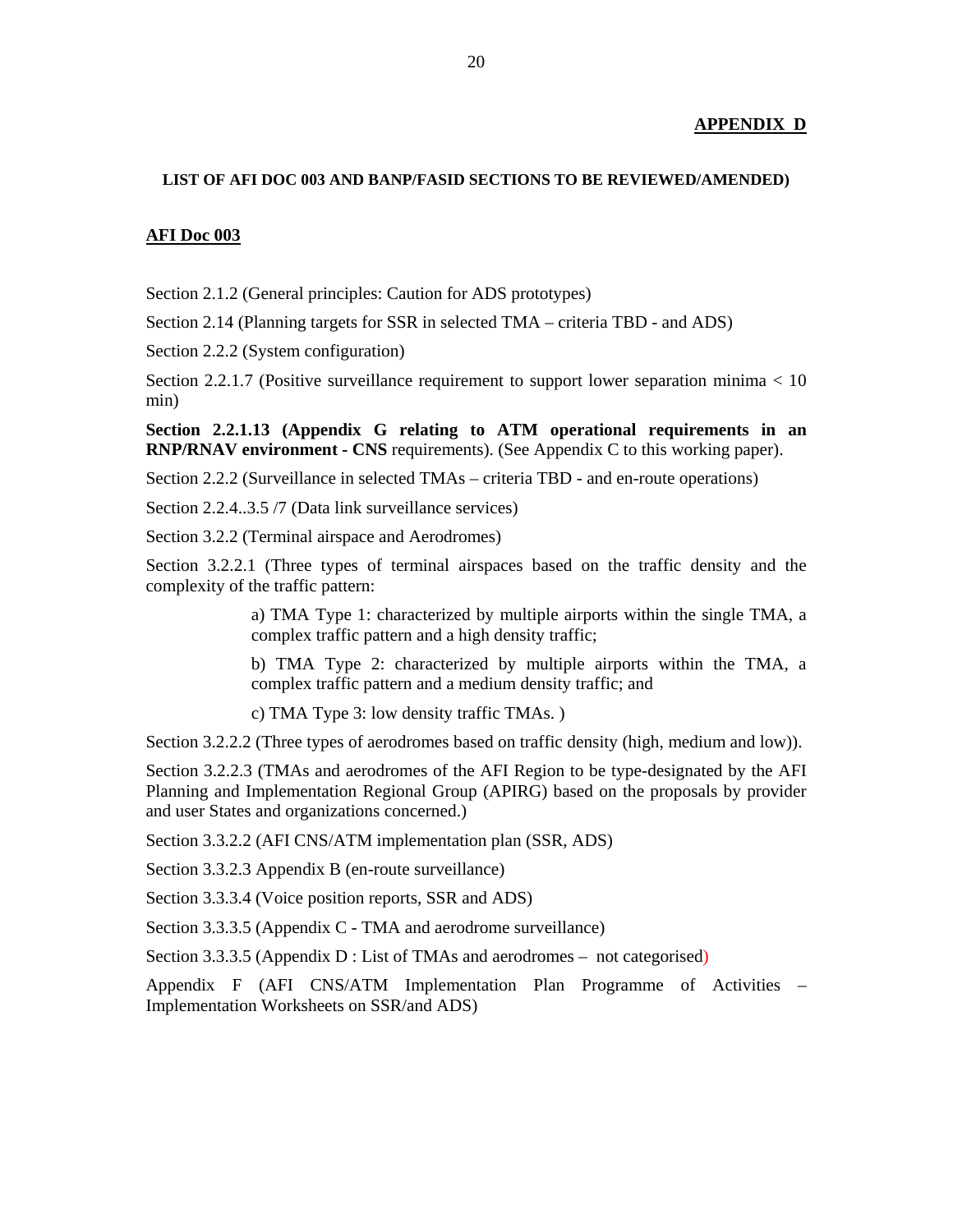## **Doc 7474 (BANP & FASID)**

BANP Part 0 (Introduction – CNS/ATM system evolution - surveillance) BANP Part I E 10 (BORPC) BANP Part IV E 5 FASID Table CNS4 A and B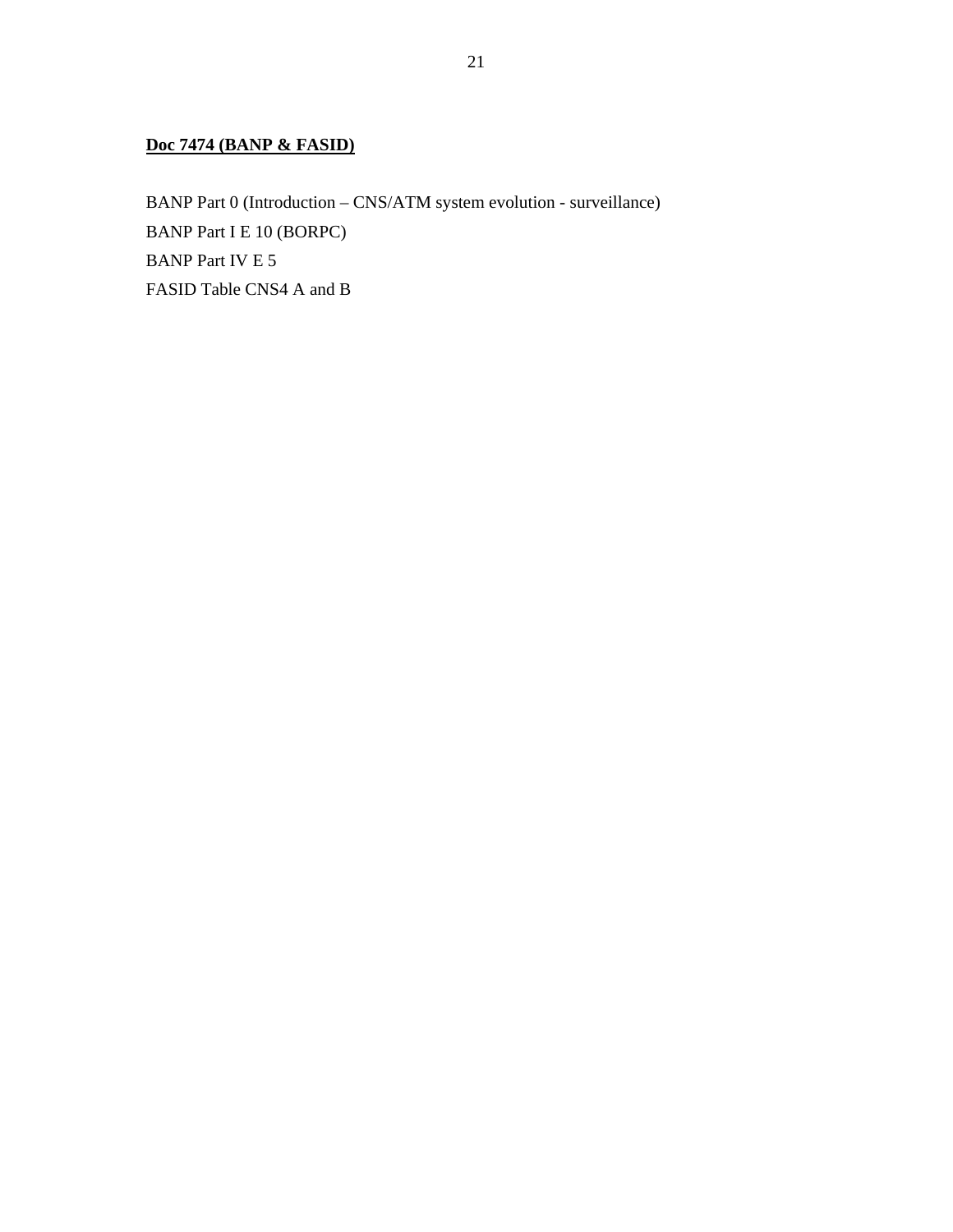### **APPENDIX. E**

# **Table CNS 4A — Tableau CNS 4A — Tabla CNS 4A**

#### **SURVEILLANCE SYSTEMS SYSTÈMES DE SURVEILLANCE SISTEMAS DE VIGILANCIA**

#### EXPLANATION OF THE TABLE

#### *Column*

| 1 |    | Name of State/Territory and location of radar head facility or FIR |
|---|----|--------------------------------------------------------------------|
|   | 2  | Area of routing                                                    |
| 3 |    | Air traffic services unit served by the facility or FIR            |
| 4 |    | Primary surveillance radar                                         |
| 5 |    | Coverage of primary surveillance radar in nautical miles           |
| 6 |    | Secondary surveillance radar and modes, namely Modes A, C or S     |
| 7 |    | Coverage of secondary surveillance radar in nautical miles         |
| 8 |    | Automatic dependent surveillance broadcast (under development)     |
| 9 |    | Automatic dependent surveillance contract                          |
|   | 10 | Remarks                                                            |
|   |    |                                                                    |

*Note.— The following codes are used in columns 4, 6, 8, 9 and 10:*

I — Required and implemented

Column 6

I — implementation using conventional SSR MI — implementation using monopulse SSR

X — Required but implementation status not determined

N — Required but not implemented

A — Existing facility provided to supplement or substitute the requirement

F — Future plan

<-Year — Planned commissioning year to be used as appropriate in conjunction with "F" and "N"

>-Year — Planned commissioning year to be used as appropriate in conjunction with "A" and "I"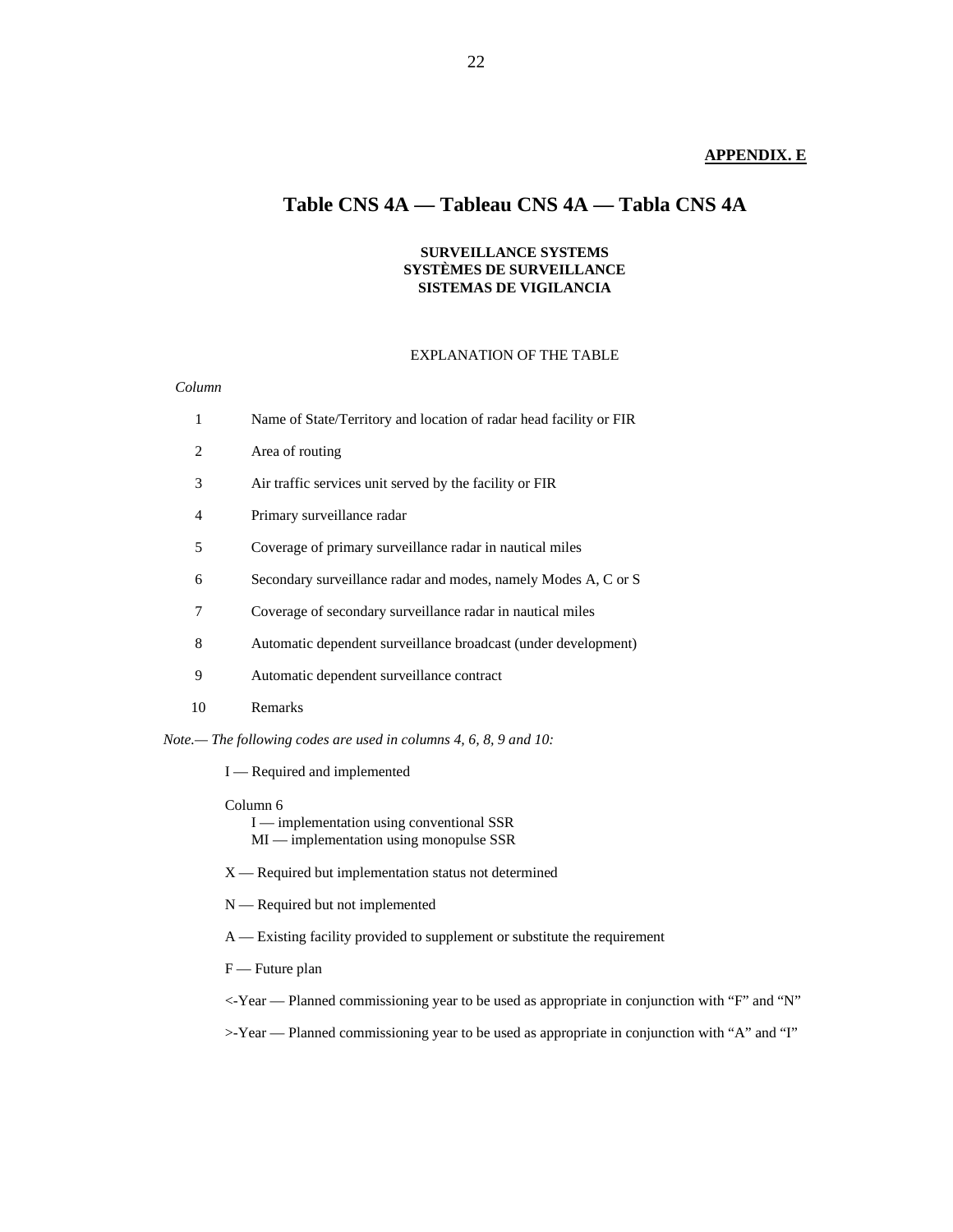#### EXPLICATION DU TABLEAU

#### *Colonne*

- 1 Nom de l'État/territoire et emplacement de la tête radar ou FIR
- 2 Zone d'acheminement
- 3 Organisme des services de la circulation aérienne ou FIR desservi par l'installation
- 4 Radar primaire de surveillance
- 5 Couverture du radar primaire de surveillance, en milles marins
- 6 Radar secondaire de surveillance et modes, à savoir A, C ou S
- 7 Couverture du radar secondaire de surveillance, en milles marins
- 8 Surveillance dépendante automatique en mode diffusion (en cours de mise au point)
- 9 Surveillance dépendante automatique en mode contrat
- 10 Remarques

*Note.— Les codes ci-après sont utilisés dans les colonnes 4, 6, 8, 9 et 10:*

I — Nécessaire et mis en œuvre

Colonne 6

 I — Mis en œuvre au moyen d'un SSR classique MI — Mis en œuvre au moyen d'un SSR monopulse

- X Nécessaire mais état de mise en œuvre non déterminé
- N Nécessaire mais non mis en œuvre
- A Installation actuelle fournie en supplément ou en remplacement de l'installation requise
- F Plan futur
- < Année Année prévue de mise en service, avec le code «F» ou le code «N», selon ce qui convient
- > Année Année prévue de mise en service, avec le code «A» ou le code «I», selon ce qui convient

### EXPLICACIÓN DE LA TABLA

#### *Columna*

|   | Nombre del Estado/territorio y ubicación de la instalación principal radar o FIR   |
|---|------------------------------------------------------------------------------------|
| 2 | Zona de encaminamiento                                                             |
| 3 | Dependencia de los servicios de tránsito aéreo servida por la instalación o el FIR |
| 4 | Radar primario de vigilancia                                                       |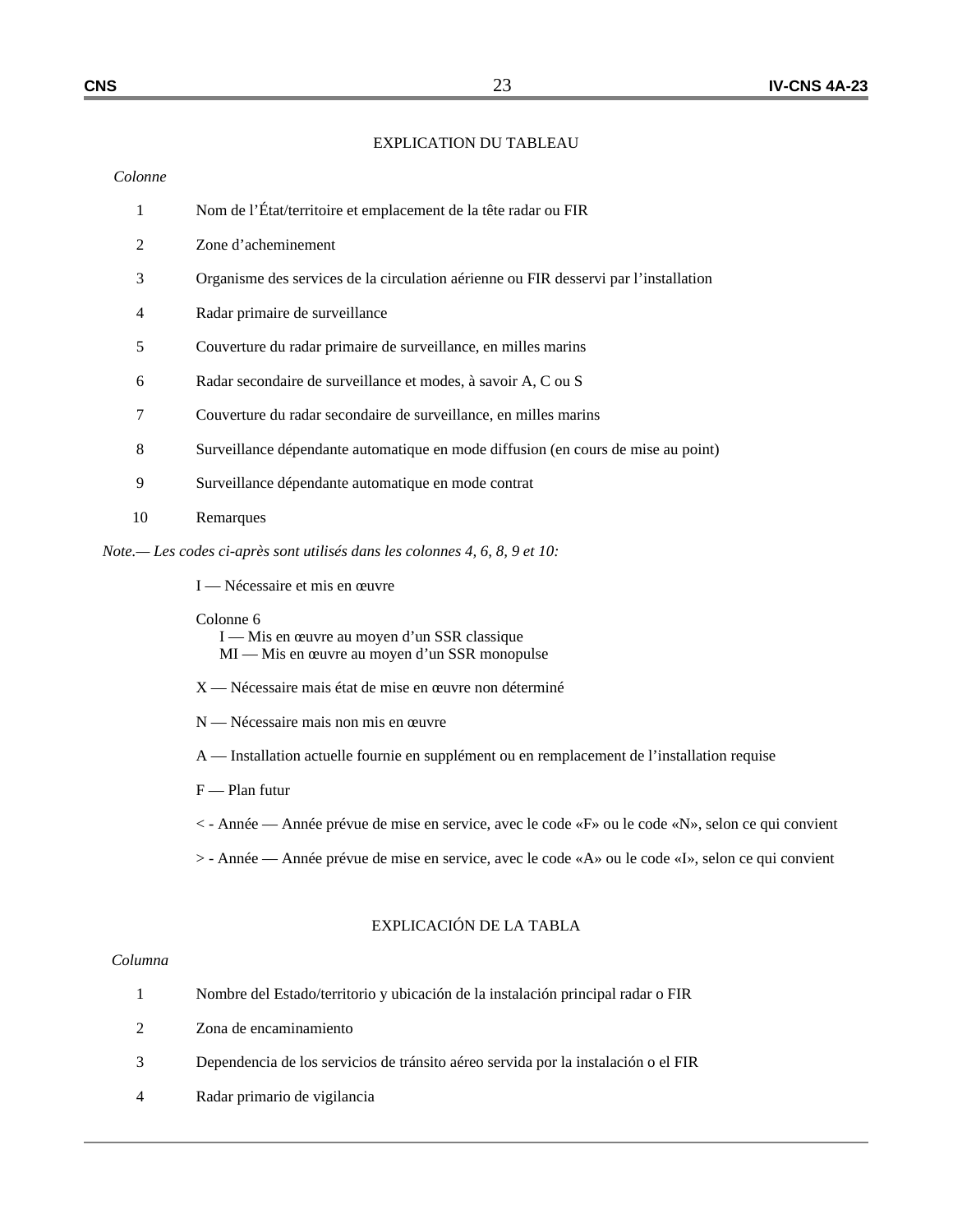- 5 Cobertura del radar primario de vigilancia en millas marinas
- 6 Radar secundario de vigilancia y modos, a saber: modos A, C o S
- 7 Cobertura del radar secundario de vigilancia en millas marinas
- 8 Vigilancia dependiente automática por difusión (en preparación)
- 9 Vigilancia dependiente automática por contrato
- 10 Observaciones

*Nota.— En las columnas 4, 6, 8, 9 y 10 se utilizan las siguientes claves:*

I — Requerido e implantado.

#### Columna 6

- I implantación utilizando SSR convencional MI — implantación utilizando SSR de monoimpulso
- X Requerido, pero no se ha determinado el estado de implantación
- N Requerido pero no implantado
- A Instalación existente suministrada para complementar o sustituir la requerida
- F Plan futuro

 < - Año — año previsto para la puesta en servicio, que debe usarse, según corresponda, conjuntamente con "F" y "N"

 > - Año — año previsto para la puesta en servicio, que debe usarse, según corresponda, conjuntamente con "A" e "I"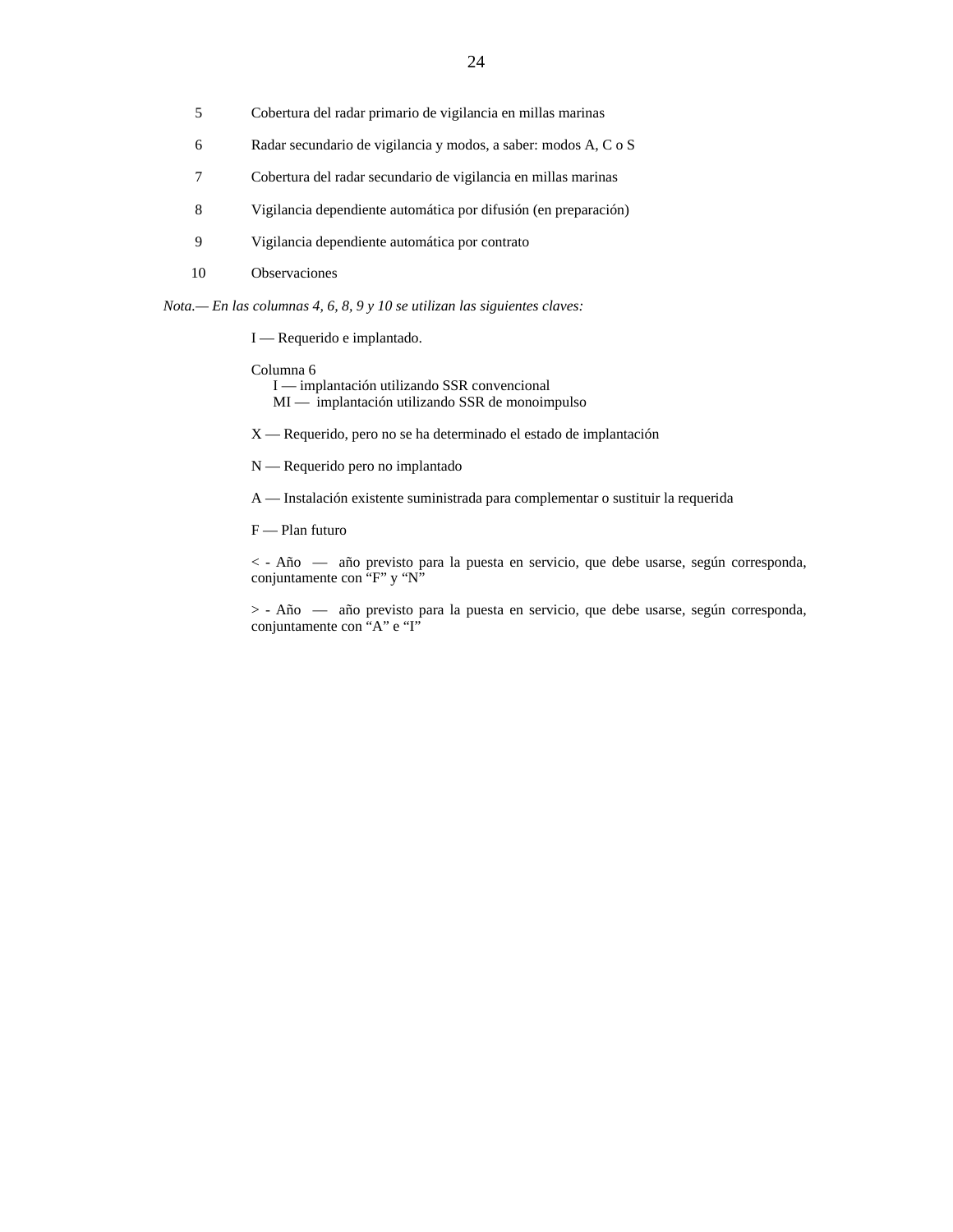### **CNS IV-CNS 4B-25**

÷,

| State/Territory and location<br>État/Territoire et emplacement<br>Estado/Territorio) y bicación  | AR                     | ATS unit served<br>Organisme ATS desservi<br>Dependencia ATS servida         | Data source<br>Source des<br>données<br>Fuente de<br>datos | <b>RDPS</b>                                                                                  | <b>FDPS</b>                                                                                                | <b>MSAW</b>                                               | <b>ADS</b>                                              | CPDLC                                                   | <b>AIDC</b>                   | PA/<br><b>RDPS</b><br>(NM) <sup>2</sup> | <b>NPOS</b> | Remarks<br>Remarques<br>Observaciones                                              |
|--------------------------------------------------------------------------------------------------|------------------------|------------------------------------------------------------------------------|------------------------------------------------------------|----------------------------------------------------------------------------------------------|------------------------------------------------------------------------------------------------------------|-----------------------------------------------------------|---------------------------------------------------------|---------------------------------------------------------|-------------------------------|-----------------------------------------|-------------|------------------------------------------------------------------------------------|
| $\mathbf{1}$                                                                                     | $\overline{c}$         | $\sqrt{3}$                                                                   | $\overline{4}$                                             | 5                                                                                            | $\boldsymbol{6}$                                                                                           | $\boldsymbol{7}$                                          | $\, 8$                                                  | 9                                                       | 10                            | 11                                      | 12          | 13                                                                                 |
| <b>ALGERIA</b><br>Alger                                                                          | $AR-4$<br>AR-7         | Alger ACC                                                                    |                                                            | N                                                                                            | N                                                                                                          | N                                                         | N                                                       | N                                                       | N                             |                                         |             |                                                                                    |
| <b>ANGOLA</b><br>Luanda                                                                          | $AR-2$<br>AR-4<br>AR-8 | Luanda ACC                                                                   |                                                            |                                                                                              | N                                                                                                          |                                                           | N                                                       | ${\sf N}$                                               | N                             |                                         |             |                                                                                    |
| <b>BOTSWANA</b><br>Gaborone                                                                      | AR-4<br>AR-8           | Gaborone ACC                                                                 |                                                            |                                                                                              | $F < -2001$                                                                                                |                                                           | N                                                       | N                                                       | N                             |                                         |             |                                                                                    |
| <b>CANARY ISLANDS (Spain)</b><br>Gran Canaria<br>Lanzarote<br>Las Palmas<br>La Palma<br>Tenerife | $AR-1$                 | Canarias ACC<br>Canarias ACC<br>Canarias ACC<br>Canarias ACC<br>Canarias ACC |                                                            | $\overline{\phantom{a}}$<br>$\mathbf{I}$<br>$\overline{1}$<br>$\mathbf{I}$<br>$\overline{1}$ | $\overline{\phantom{a}}$<br>$\overline{1}$<br>$\overline{\phantom{a}}$<br>$\overline{1}$<br>$\overline{1}$ | N<br>N<br>$\overline{\phantom{a}}$<br>N<br>$\overline{1}$ | $\mathbf{I}$<br>N<br>N<br>$\overline{\phantom{a}}$<br>N | $\mathbf{I}$<br>N<br>N<br>$\overline{\phantom{a}}$<br>N | N<br>N<br>N<br>${\sf N}$<br>N | 200<br>220<br>150<br>170<br>120         |             | ACC-8 Between<br>005°-210°<br>Entre<br>005° et 210°<br>Entre<br>GCTS-1 005° y 210° |
| <b>CAPE VERDE</b><br>Sal                                                                         | $AR-1$                 | Sal ACC                                                                      |                                                            |                                                                                              | N                                                                                                          |                                                           | N                                                       | ${\sf N}$                                               | $\mathsf{N}$                  |                                         |             |                                                                                    |
| CHAD<br>N'Djamena                                                                                | $AR-4$<br>AR-9         | N'Djamena ACC                                                                |                                                            | ${\sf N}$                                                                                    | N                                                                                                          | N                                                         | $N<$ -<br>2002                                          | $N<$ -<br>2002                                          | $\mathsf{N}$                  |                                         |             |                                                                                    |
| <b>CONGO</b><br>Brazzaville                                                                      | $AR-4$<br>AR-5         | Brazzaville ACC                                                              |                                                            |                                                                                              | N                                                                                                          |                                                           | N                                                       | ${\sf N}$                                               | N                             |                                         |             |                                                                                    |
| <b>COTE D'IVOIRE</b><br>Abidjan                                                                  | AR-5                   | Abidjan ACC                                                                  |                                                            |                                                                                              | N                                                                                                          |                                                           | N                                                       | N                                                       | N                             |                                         |             |                                                                                    |
| DEMOCRATIC REP. OF THE<br><b>CONGO</b><br>Kinshasa                                               | $AR-4$                 | Kinshasa ACC                                                                 |                                                            |                                                                                              | N                                                                                                          |                                                           | N                                                       | N                                                       | N                             |                                         |             |                                                                                    |
| <b>EGYPT</b><br>Cairo                                                                            | $AR-3$<br>AR-7         | Cairo ACC                                                                    |                                                            | $\overline{1}$                                                                               | $\overline{\phantom{a}}$                                                                                   | $\mathsf{N}$                                              | $\overline{1}$                                          | $\mathbf{I}$                                            | N                             |                                         |             |                                                                                    |
| ERITREA<br>Asmara                                                                                | AR-3<br>AR-9           | Asmara ACC                                                                   |                                                            |                                                                                              | N                                                                                                          |                                                           | Ν                                                       | N                                                       | N                             |                                         |             |                                                                                    |
| <b>ETHIOPIA</b><br>Addis Ababa                                                                   | AR-3                   | Addis Ababa ACC                                                              |                                                            |                                                                                              | $\overline{\phantom{a}}$                                                                                   |                                                           |                                                         | F<-2002 F<-2002                                         | N                             |                                         |             |                                                                                    |
| <b>GHANA</b><br>Accra                                                                            | AR-5                   | Accra ACC                                                                    |                                                            |                                                                                              | $\overline{\phantom{a}}$                                                                                   |                                                           | ${\sf N}$                                               | ${\sf N}$                                               | N                             |                                         |             |                                                                                    |
| <b>GUINEA/LIBERIA/</b><br><b>SIERRA LEONE</b><br>Robertsfield                                    | $AR-5$                 | Robertsfield ACC                                                             |                                                            |                                                                                              | N                                                                                                          |                                                           | N                                                       | N                                                       | N                             |                                         |             |                                                                                    |
| <b>KENYA</b><br>Nairobi                                                                          |                        | Nairobi ACC                                                                  | Mua Hills                                                  |                                                                                              |                                                                                                            |                                                           |                                                         |                                                         |                               |                                         | 4           |                                                                                    |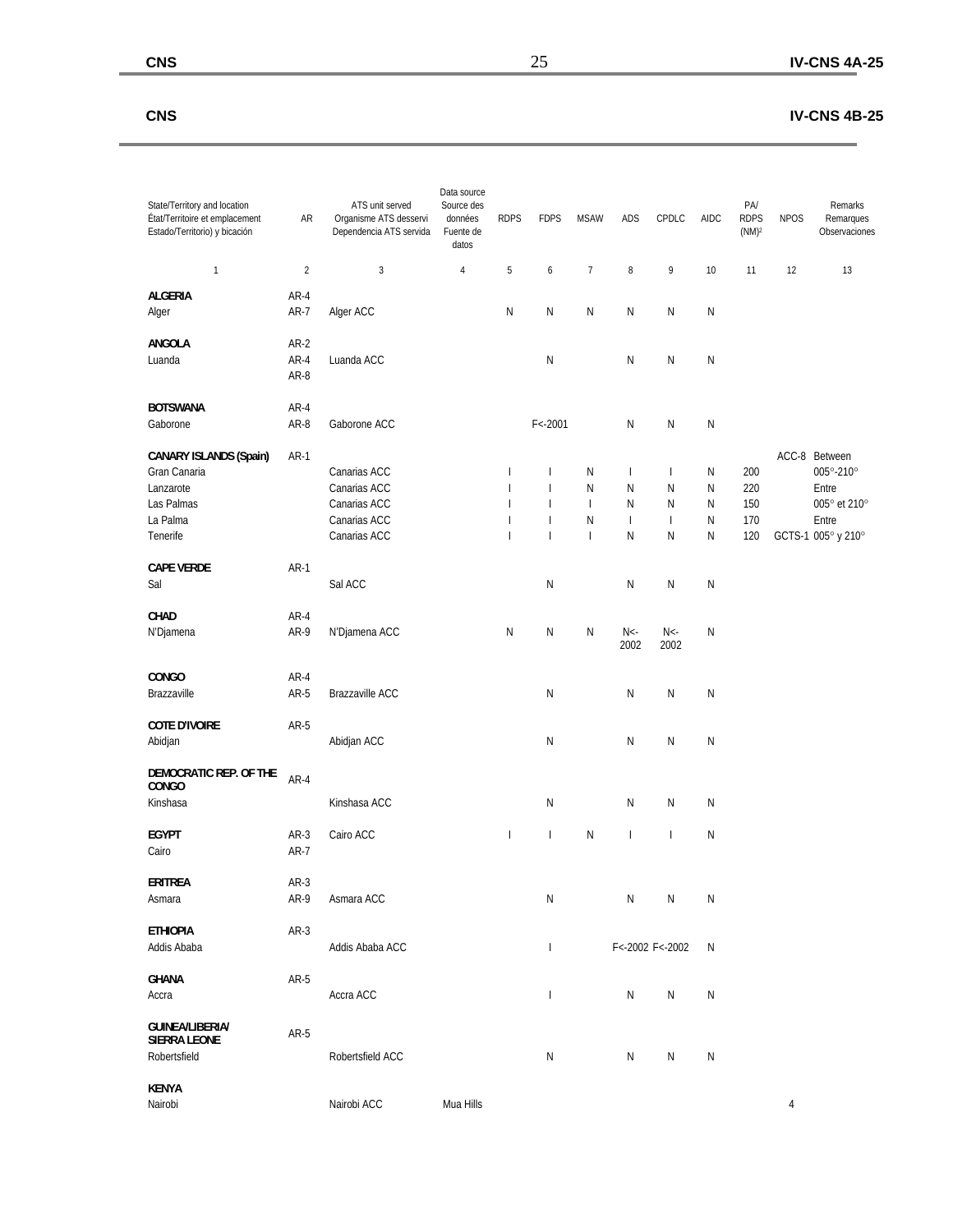| State/Territory and location<br>État/Territoire et emplacement<br>Estado/Territorio) y bicación | AR                    | ATS unit served<br>Organisme ATS desservi<br>Dependencia ATS servida | Data source<br>Source des<br>données<br>Fuente de<br>datos | <b>RDPS</b>                  | <b>FDPS</b>                  | <b>MSAW</b>              | ADS                                                | CPDLC                                      | AIDC                   | PA/<br><b>RDPS</b><br>(NM) <sup>2</sup> | <b>NPOS</b> | Remarks<br>Remarques<br>Observaciones |
|-------------------------------------------------------------------------------------------------|-----------------------|----------------------------------------------------------------------|------------------------------------------------------------|------------------------------|------------------------------|--------------------------|----------------------------------------------------|--------------------------------------------|------------------------|-----------------------------------------|-------------|---------------------------------------|
| 1                                                                                               | $\overline{2}$        | 3                                                                    | 4                                                          | 5                            | 6                            | $\boldsymbol{7}$         | $\,$ 8 $\,$                                        | 9                                          | 10                     | 11                                      | 12          | 13                                    |
|                                                                                                 |                       |                                                                      | Eldoret<br>Poror<br>Wajir<br>Mombasa                       | $\overline{\phantom{a}}$     | I                            | $\mathsf{N}$             | N                                                  | Ν                                          | N                      |                                         |             |                                       |
| LIBYAN ARAB JAMAHIRIYA<br>Tripoli                                                               | AR-3<br>AR-4<br>AR-7  | Tripoli ACC                                                          |                                                            |                              | $\mathsf{N}$                 |                          | N                                                  | Ν                                          | N                      |                                         |             |                                       |
| MADAGASCAR<br>Antananarivo                                                                      | $AR-3$<br>AR-10       | Antananarivo ACC                                                     |                                                            |                              | $1-2001$                     |                          | $1-2001$                                           | $1-2001$                                   | N                      |                                         |             |                                       |
| MALAWI<br>Lilongwe                                                                              | AR-8                  | Lilongwe ACC                                                         |                                                            |                              |                              |                          | N                                                  | N                                          | N                      |                                         |             |                                       |
| <b>MAURITIUS</b><br>Mauritius                                                                   | AR-3<br>AR-10         | Mauritius ACC                                                        |                                                            |                              | N                            |                          | $N<$ -<br>2001                                     | $N<$ -<br>2001                             | N                      |                                         |             |                                       |
| <b>MOROCCO</b><br>Casablanca                                                                    | $AR-1$<br>AR-6        | Mohamed V Radar                                                      | Casablanc<br>a                                             | $\overline{\phantom{a}}$     | $\overline{\phantom{a}}$     | $\overline{\phantom{a}}$ |                                                    |                                            |                        | 11310 <sup>2</sup>                      | 1           |                                       |
| Rabat                                                                                           | AR-7                  | Casablanca Radar                                                     | Agadir<br>Ifrane<br>Safi                                   | $\mathsf{I}$                 | I                            | $\overline{\phantom{a}}$ | N                                                  | N                                          | Ν                      | 3753302                                 | 5           |                                       |
| <b>MOZAMBIQUE</b><br>Beira                                                                      | AR-8                  | Beira ACC                                                            |                                                            |                              | N                            |                          | N                                                  | N                                          | N                      |                                         |             |                                       |
| <b>NAMIBIA</b><br>Windhoek                                                                      | AR-4<br>AR-8          | Windhoek ACC                                                         |                                                            |                              | N                            |                          | N                                                  | N                                          | N                      |                                         |             |                                       |
| <b>NIGER</b><br>Niamey                                                                          | AR-4<br>AR-9          |                                                                      |                                                            |                              | $F < -2004$                  |                          |                                                    | F<-2004 F<-2004                            | N                      |                                         |             |                                       |
| <b>NIGERIA</b>                                                                                  | AR-4                  |                                                                      |                                                            |                              |                              |                          |                                                    |                                            |                        |                                         |             |                                       |
| Kano<br>Lagos                                                                                   | AR-5<br>AR-9          | Kano ACC<br>Lagos ACC                                                |                                                            | N<br>N                       | Ν<br>Ν                       | N<br>N                   | N<br>N                                             | Ν<br>N                                     | N<br>N                 |                                         |             |                                       |
| SENEGAL<br>Dakar                                                                                | $AR-1$<br>AR-9        | Dakar ACC                                                            |                                                            |                              | $F < -2002$                  |                          |                                                    | F<-2002 F<-2002                            | ${\sf N}$              |                                         |             |                                       |
| <b>SEYCHELLES</b><br>Seychelles                                                                 | $AR-3$<br>AR-10       | Seychelles ACC                                                       |                                                            |                              | $\mathsf{N}$                 |                          | $\mathsf{N}$                                       | N                                          | ${\sf N}$              |                                         |             |                                       |
| SOMALIA<br>Mogadishu                                                                            | $AR-3$                | Mogadishu ACC                                                        |                                                            |                              | ${\sf N}$                    |                          | ${\sf N}$                                          | Ν                                          | ${\sf N}$              |                                         |             |                                       |
| <b>SOUTH AFRICA</b>                                                                             | $AR-2$                |                                                                      |                                                            |                              |                              |                          |                                                    |                                            |                        |                                         |             |                                       |
| Cape Town<br>Johannesburg                                                                       | AR-4<br>AR-8<br>AR-10 | Cape Town ACC<br>Johannesburg ACC                                    |                                                            | $\mathbf{I}$<br>$\mathbf{I}$ | $\mathbf{I}$<br>$\mathbf{I}$ | ${\sf N}$<br>${\sf N}$   | ${\sf N}$<br>$\begin{array}{c} \hline \end{array}$ | Ν<br>$\begin{array}{c} \hline \end{array}$ | ${\sf N}$<br>${\sf N}$ |                                         |             |                                       |
| <b>SUDAN</b><br>Khartoum                                                                        | $AR-3$<br>AR-9        | Khartoum ACC                                                         |                                                            |                              | $F < -2001$                  |                          | $\mathsf{N}$                                       | ${\sf N}$                                  | ${\sf N}$              |                                         |             |                                       |
| <b>TUNISIA</b>                                                                                  | AR-4                  | Tunis ACC                                                            |                                                            | $\overline{\phantom{a}}$     | $\overline{\phantom{a}}$     | $\mathbf{I}$             | ${\sf N}$                                          | Ν                                          | ${\sf N}$              |                                         | 4           |                                       |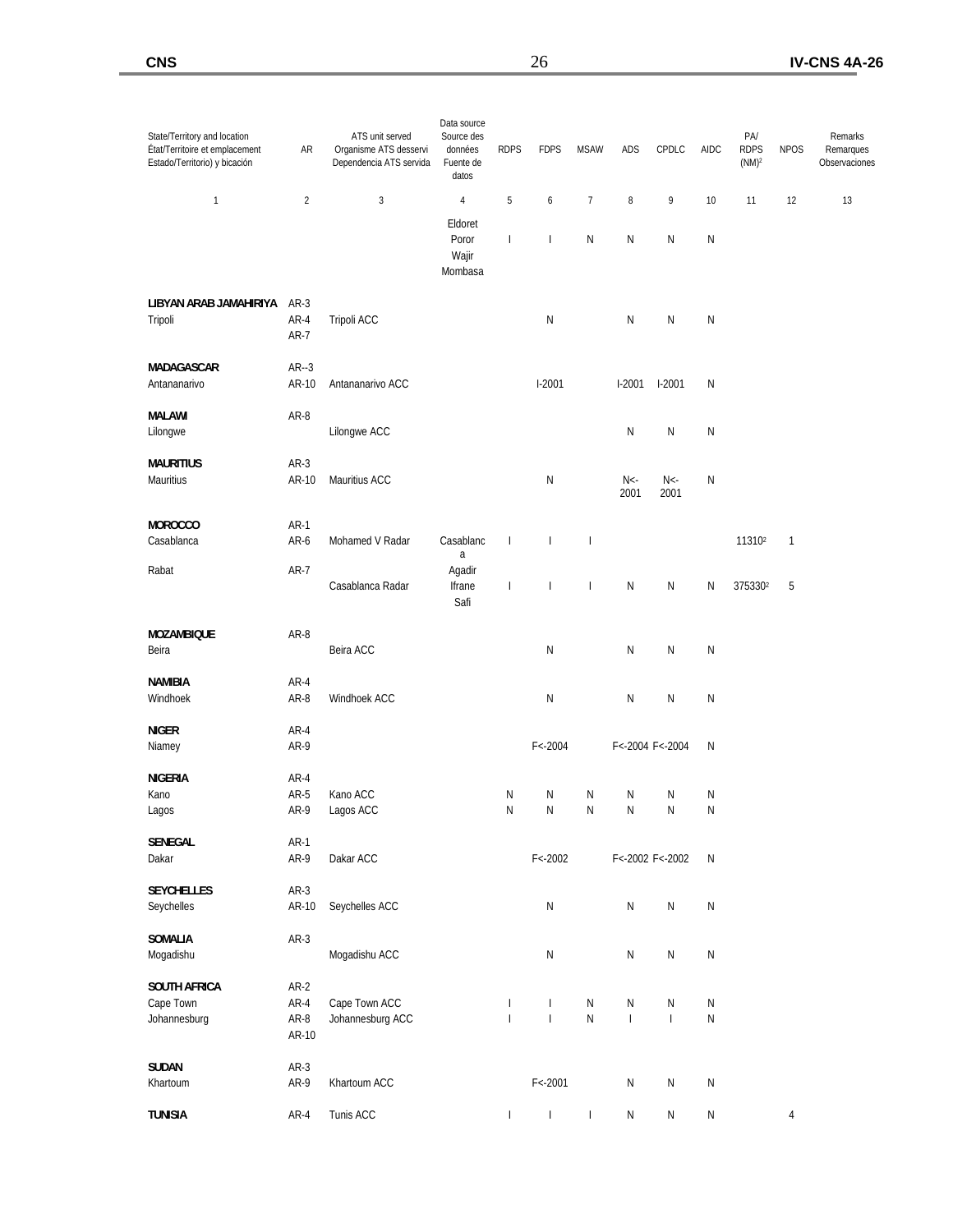| State/Territory and location<br>État/Territoire et emplacement<br>Estado/Territorio) y bicación | AR           | ATS unit served<br>Organisme ATS desservi<br>Dependencia ATS servida | Data source<br>Source des<br>données<br>Fuente de<br>datos | <b>RDPS</b> | <b>FDPS</b> | <b>MSAW</b>     | ADS    | CPDLC     | <b>AIDC</b> | PA<br><b>RDPS</b><br>(NM) <sup>2</sup> | <b>NPOS</b>     | Remarks<br>Remarques<br>Observaciones |
|-------------------------------------------------------------------------------------------------|--------------|----------------------------------------------------------------------|------------------------------------------------------------|-------------|-------------|-----------------|--------|-----------|-------------|----------------------------------------|-----------------|---------------------------------------|
| $\overline{1}$                                                                                  | $\sqrt{2}$   | 3                                                                    | 4                                                          | 5           | 6           | $7\overline{ }$ | $\, 8$ | 9         | 10          | 11                                     | 12              | 13                                    |
| Tunis                                                                                           | $AR-7$       |                                                                      |                                                            |             |             |                 |        |           |             |                                        | $\sqrt{3}$<br>3 |                                       |
| <b>UGANDA</b><br>Entebbe                                                                        | $AR-3$       | Entebbe ACC                                                          |                                                            |             | N           |                 | N      | N         | N           |                                        |                 |                                       |
| UNITED REPUBLIC OF<br><b>TANZANIA</b>                                                           | $AR-3$       |                                                                      |                                                            |             |             |                 |        |           |             |                                        |                 |                                       |
| Dar-Es-Salaam                                                                                   | AR-8         | Dar-Es-Salaam ACC                                                    |                                                            |             | N           |                 | N      | ${\sf N}$ | N           |                                        |                 |                                       |
| ZAMBIA<br>Lusaka                                                                                | AR-4<br>AR-8 | Lusaka ACC                                                           |                                                            |             | N           |                 | N      | ${\sf N}$ | N           |                                        |                 |                                       |
| <b>ZIMBABWE</b><br>Harare                                                                       | AR-4<br>AR-8 | Harare ACC                                                           |                                                            |             |             | $\mathsf{N}$    | N      | N         | N           |                                        |                 |                                       |
|                                                                                                 |              |                                                                      |                                                            |             |             |                 |        |           |             |                                        |                 |                                       |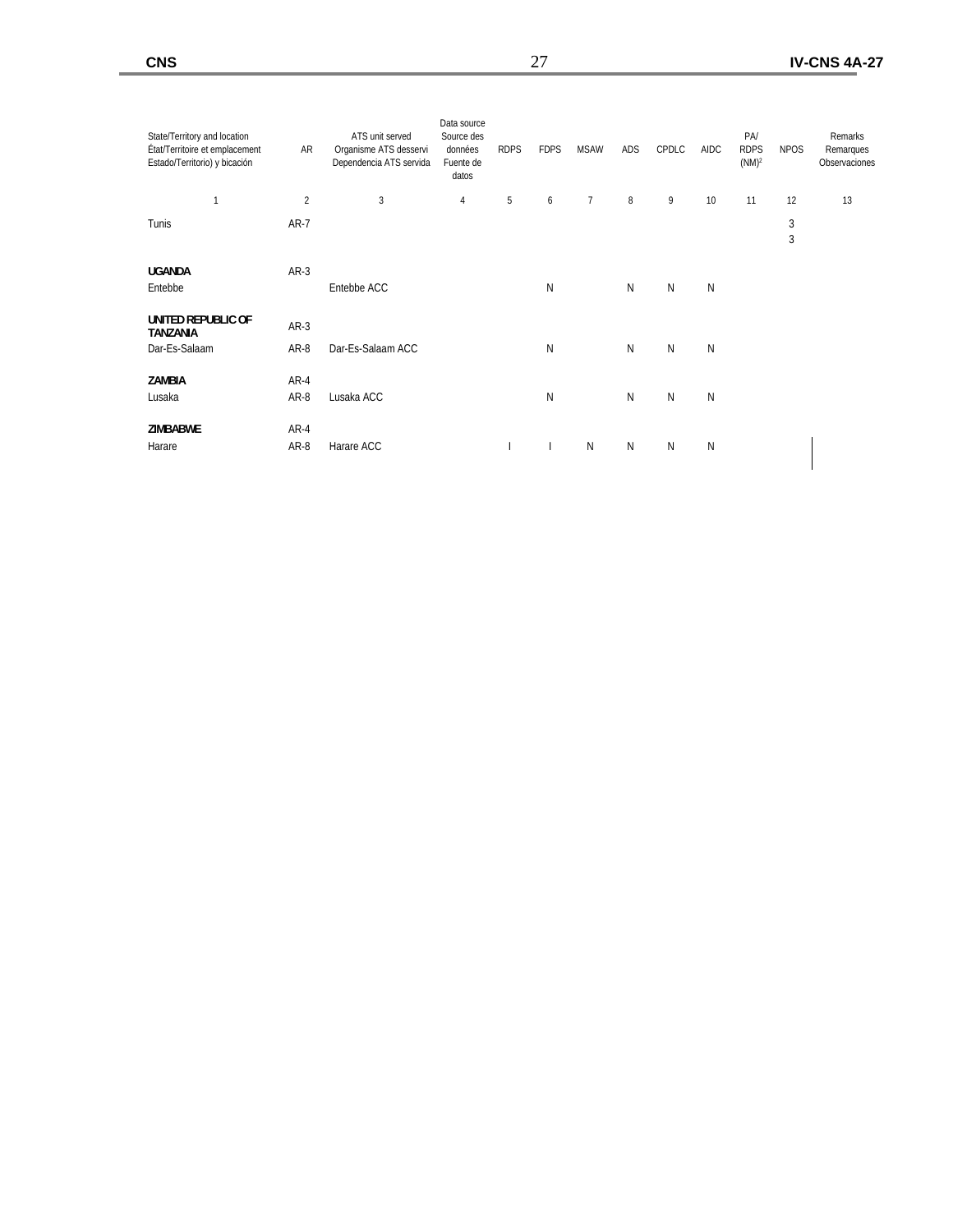### **CNS IV-CNS 4B-28**

÷,

| State/Territory and location<br>État/Territoire et emplacement<br>Estado/Territorio) y bicación  | AR                     | ATS unit served<br>Organisme ATS desservi<br>Dependencia ATS servida         | Data source<br>Source des<br>données<br>Fuente de<br>datos | <b>RDPS</b>                                                                                                | <b>FDPS</b>                                                                                                                    | <b>MSAW</b>                                                                    | <b>ADS</b>                                    | CPDLC                                                                       | AIDC                                          | PA/<br><b>RDPS</b><br>$(NM)^2$  | <b>NPOS</b> | Remarks<br>Remarques<br>Observaciones                                        |
|--------------------------------------------------------------------------------------------------|------------------------|------------------------------------------------------------------------------|------------------------------------------------------------|------------------------------------------------------------------------------------------------------------|--------------------------------------------------------------------------------------------------------------------------------|--------------------------------------------------------------------------------|-----------------------------------------------|-----------------------------------------------------------------------------|-----------------------------------------------|---------------------------------|-------------|------------------------------------------------------------------------------|
| $\mathbf{1}$                                                                                     | $\overline{2}$         | $\sqrt{3}$                                                                   | $\overline{4}$                                             | 5                                                                                                          | 6                                                                                                                              | $\overline{7}$                                                                 | $\, 8$                                        | 9                                                                           | 10                                            | 11                              | 12          | 13                                                                           |
| <b>ALGERIA</b><br>Alger                                                                          | $AR-4$<br>$AR-7$       | Alger ACC                                                                    |                                                            | N                                                                                                          | N                                                                                                                              | N                                                                              | N                                             | N                                                                           | ${\sf N}$                                     |                                 |             |                                                                              |
| ANGOLA<br>Luanda                                                                                 | AR-2<br>$AR-4$<br>AR-8 | Luanda ACC                                                                   |                                                            |                                                                                                            | ${\sf N}$                                                                                                                      |                                                                                | ${\sf N}$                                     | N                                                                           | N                                             |                                 |             |                                                                              |
| <b>BOTSWANA</b><br>Gaborone                                                                      | $AR-4$<br>AR-8         | Gaborone ACC                                                                 |                                                            |                                                                                                            | $F < -2001$                                                                                                                    |                                                                                | N                                             | N                                                                           | N                                             |                                 |             |                                                                              |
| <b>CANARY ISLANDS (Spain)</b><br>Gran Canaria<br>Lanzarote<br>Las Palmas<br>La Palma<br>Tenerife | $AR-1$                 | Canarias ACC<br>Canarias ACC<br>Canarias ACC<br>Canarias ACC<br>Canarias ACC |                                                            | $\overline{1}$<br>$\overline{\phantom{a}}$<br>$\overline{1}$<br>$\overline{\phantom{a}}$<br>$\overline{1}$ | $\overline{\phantom{a}}$<br>$\overline{\phantom{a}}$<br>$\overline{\phantom{a}}$<br>$\overline{\phantom{a}}$<br>$\overline{1}$ | N<br>N<br>$\begin{array}{c} \hline \end{array}$<br>${\sf N}$<br>$\overline{1}$ | $\mathbf{I}$<br>N<br>N<br>$\overline{1}$<br>N | $\overline{\phantom{a}}$<br>${\sf N}$<br>N<br>$\overline{\phantom{a}}$<br>N | N<br>${\sf N}$<br>${\sf N}$<br>${\sf N}$<br>N | 200<br>220<br>150<br>170<br>120 | ACC-8       | Between<br>005°-210°<br>Entre<br>005° et 210°<br>Entre<br>GCTS-1 005° y 210° |
| <b>CAPE VERDE</b><br>Sal                                                                         | $AR-1$                 | Sal ACC                                                                      |                                                            |                                                                                                            | N                                                                                                                              |                                                                                | N                                             | ${\sf N}$                                                                   | ${\sf N}$                                     |                                 |             |                                                                              |
| CHAD<br>N'Djamena                                                                                | AR-4<br>AR-9           | N'Djamena ACC                                                                |                                                            | $\mathsf{N}$                                                                                               | ${\sf N}$                                                                                                                      | N                                                                              | $N<$ -<br>2002                                | $N<$ -<br>2002                                                              | N                                             |                                 |             |                                                                              |
| CONGO<br>Brazzaville                                                                             | AR-4<br>AR-5           | Brazzaville ACC                                                              |                                                            |                                                                                                            | N                                                                                                                              |                                                                                | N                                             | N                                                                           | N                                             |                                 |             |                                                                              |
| <b>COTE D'IVOIRE</b><br>Abidjan                                                                  | AR-5                   | Abidjan ACC                                                                  |                                                            |                                                                                                            | N                                                                                                                              |                                                                                | N                                             | N                                                                           | N                                             |                                 |             |                                                                              |
| DEMOCRATIC REP. OF THE<br>CONGO<br>Kinshasa                                                      | $AR-4$                 | Kinshasa ACC                                                                 |                                                            |                                                                                                            | ${\sf N}$                                                                                                                      |                                                                                | N                                             | ${\sf N}$                                                                   | ${\sf N}$                                     |                                 |             |                                                                              |
| <b>EGYPT</b><br>Cairo                                                                            | $AR-3$<br>AR-7         | Cairo ACC                                                                    |                                                            | $\mathbf{I}$                                                                                               | $\overline{1}$                                                                                                                 | N                                                                              | $\overline{1}$                                | $\overline{1}$                                                              | N                                             |                                 |             |                                                                              |
| <b>ERITREA</b><br>Asmara                                                                         | AR-3<br>AR-9           | Asmara ACC                                                                   |                                                            |                                                                                                            | ${\sf N}$                                                                                                                      |                                                                                | ${\sf N}$                                     | N                                                                           | N                                             |                                 |             |                                                                              |
| <b>ETHIOPIA</b><br>Addis Ababa                                                                   | AR-3                   | Addis Ababa ACC                                                              |                                                            |                                                                                                            | $\overline{\phantom{a}}$                                                                                                       |                                                                                |                                               | F<-2002 F<-2002                                                             | N                                             |                                 |             |                                                                              |
| <b>GHANA</b><br>Accra                                                                            | $AR-5$                 | Accra ACC                                                                    |                                                            |                                                                                                            | $\overline{\phantom{a}}$                                                                                                       |                                                                                | ${\sf N}$                                     | ${\sf N}$                                                                   | N                                             |                                 |             |                                                                              |
| <b>GUINEA/LIBERIA/</b><br><b>SIERRA LEONE</b><br>Robertsfield                                    | AR-5                   | Robertsfield ACC                                                             |                                                            |                                                                                                            | ${\sf N}$                                                                                                                      |                                                                                | N                                             | N                                                                           | N                                             |                                 |             |                                                                              |
| <b>KENYA</b><br>Nairobi                                                                          |                        | Nairobi ACC                                                                  | Mua Hills                                                  |                                                                                                            |                                                                                                                                |                                                                                |                                               |                                                                             |                                               |                                 | 4           |                                                                              |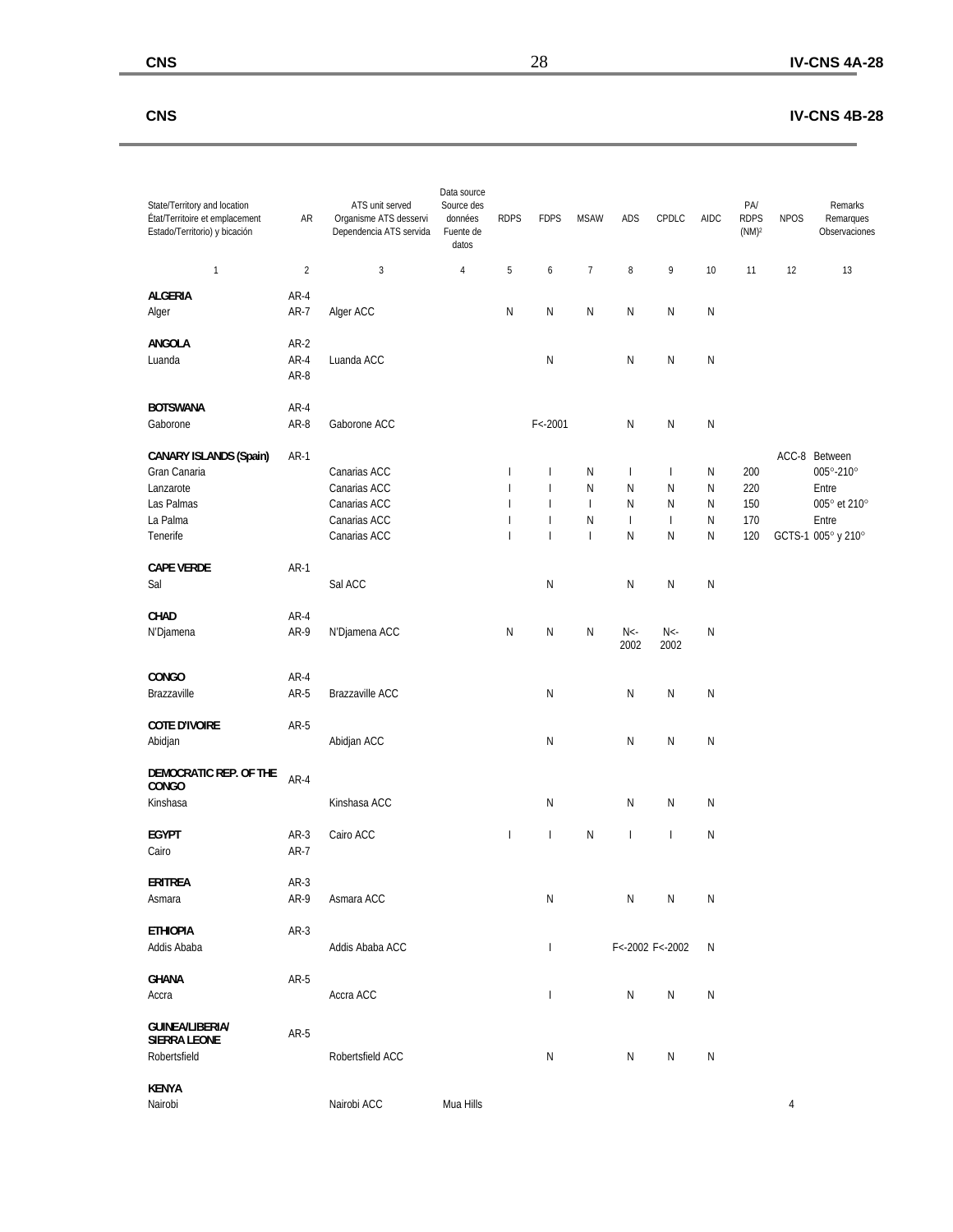| State/Territory and location<br>État/Territoire et emplacement<br>Estado/Territorio) y bicación | AR                    | ATS unit served<br>Organisme ATS desservi<br>Dependencia ATS servida | Data source<br>Source des<br>données<br>Fuente de<br>datos | <b>RDPS</b>                  | <b>FDPS</b>                  | <b>MSAW</b>              | ADS                         | CPDLC                                      | AIDC                   | PA/<br><b>RDPS</b><br>(NM) <sup>2</sup> | <b>NPOS</b> | Remarks<br>Remarques<br>Observaciones |
|-------------------------------------------------------------------------------------------------|-----------------------|----------------------------------------------------------------------|------------------------------------------------------------|------------------------------|------------------------------|--------------------------|-----------------------------|--------------------------------------------|------------------------|-----------------------------------------|-------------|---------------------------------------|
| 1                                                                                               | $\overline{2}$        | 3                                                                    | 4                                                          | 5                            | 6                            | $\boldsymbol{7}$         | $\,$ 8 $\,$                 | 9                                          | 10                     | 11                                      | 12          | 13                                    |
|                                                                                                 |                       |                                                                      | Eldoret<br>Poror<br>Wajir<br>Mombasa                       | $\overline{\phantom{a}}$     | I                            | $\mathsf{N}$             | N                           | Ν                                          | N                      |                                         |             |                                       |
| LIBYAN ARAB JAMAHIRIYA<br>Tripoli                                                               | AR-3<br>AR-4<br>AR-7  | Tripoli ACC                                                          |                                                            |                              | $\mathsf{N}$                 |                          | N                           | Ν                                          | N                      |                                         |             |                                       |
| MADAGASCAR<br>Antananarivo                                                                      | $AR-3$<br>AR-10       | Antananarivo ACC                                                     |                                                            |                              | $1-2001$                     |                          | $1-2001$                    | $1-2001$                                   | N                      |                                         |             |                                       |
| MALAWI<br>Lilongwe                                                                              | AR-8                  | Lilongwe ACC                                                         |                                                            |                              |                              |                          | N                           | N                                          | N                      |                                         |             |                                       |
| <b>MAURITIUS</b><br>Mauritius                                                                   | AR-3<br>AR-10         | Mauritius ACC                                                        |                                                            |                              | N                            |                          | $N<$ -<br>2001              | $N<$ -<br>2001                             | N                      |                                         |             |                                       |
| MOROCCO<br>Casablanca                                                                           | $AR-1$<br>AR-6        | Mohamed V Radar                                                      | Casablanc<br>a                                             | $\overline{\phantom{a}}$     | $\overline{\phantom{a}}$     | $\overline{\phantom{a}}$ |                             |                                            |                        | 11310 <sup>2</sup>                      | 1           |                                       |
| Rabat                                                                                           | AR-7                  | Casablanca Radar                                                     | Agadir<br>Ifrane<br>Safi                                   | $\mathsf{I}$                 | I                            | $\overline{\phantom{a}}$ | N                           | N                                          | Ν                      | 3753302                                 | 5           |                                       |
| <b>MOZAMBIQUE</b><br>Beira                                                                      | AR-8                  | Beira ACC                                                            |                                                            |                              | N                            |                          | N                           | N                                          | N                      |                                         |             |                                       |
| <b>NAMIBIA</b><br>Windhoek                                                                      | AR-4<br>AR-8          | Windhoek ACC                                                         |                                                            |                              | N                            |                          | N                           | N                                          | N                      |                                         |             |                                       |
| <b>NIGER</b><br>Niamey                                                                          | AR-4<br>AR-9          |                                                                      |                                                            |                              | $F < -2004$                  |                          |                             | F<-2004 F<-2004                            | N                      |                                         |             |                                       |
| <b>NIGERIA</b>                                                                                  | AR-4                  |                                                                      |                                                            |                              |                              |                          |                             |                                            |                        |                                         |             |                                       |
| Kano<br>Lagos                                                                                   | AR-5<br>AR-9          | Kano ACC<br>Lagos ACC                                                |                                                            | N<br>N                       | Ν<br>Ν                       | N<br>N                   | N<br>N                      | Ν<br>N                                     | N<br>N                 |                                         |             |                                       |
| SENEGAL<br>Dakar                                                                                | $AR-1$<br>AR-9        | Dakar ACC                                                            |                                                            |                              | $F < -2002$                  |                          |                             | F<-2002 F<-2002                            | ${\sf N}$              |                                         |             |                                       |
| <b>SEYCHELLES</b><br>Seychelles                                                                 | $AR-3$<br>AR-10       | Seychelles ACC                                                       |                                                            |                              | $\mathsf{N}$                 |                          | $\mathsf{N}$                | N                                          | ${\sf N}$              |                                         |             |                                       |
| SOMALIA<br>Mogadishu                                                                            | $AR-3$                | Mogadishu ACC                                                        |                                                            |                              | ${\sf N}$                    |                          | ${\sf N}$                   | Ν                                          | ${\sf N}$              |                                         |             |                                       |
| <b>SOUTH AFRICA</b>                                                                             | $AR-2$                |                                                                      |                                                            |                              |                              |                          |                             |                                            |                        |                                         |             |                                       |
| Cape Town<br>Johannesburg                                                                       | AR-4<br>AR-8<br>AR-10 | Cape Town ACC<br>Johannesburg ACC                                    |                                                            | $\mathbf{I}$<br>$\mathbf{I}$ | $\mathbf{I}$<br>$\mathbf{I}$ | ${\sf N}$<br>${\sf N}$   | ${\sf N}$<br>$\overline{1}$ | Ν<br>$\begin{array}{c} \hline \end{array}$ | ${\sf N}$<br>${\sf N}$ |                                         |             |                                       |
| <b>SUDAN</b>                                                                                    | $AR-3$                |                                                                      |                                                            |                              |                              |                          |                             |                                            |                        |                                         |             |                                       |
| Khartoum                                                                                        | AR-9                  | Khartoum ACC                                                         |                                                            |                              | $F < -2001$                  |                          | $\mathsf{N}$                | ${\sf N}$                                  | ${\sf N}$              |                                         |             |                                       |
| <b>TUNISIA</b>                                                                                  | AR-4                  | Tunis ACC                                                            |                                                            | $\mathbf{I}$                 | $\overline{1}$               | $\overline{1}$           | ${\sf N}$                   | Ν                                          | ${\sf N}$              |                                         | 4           |                                       |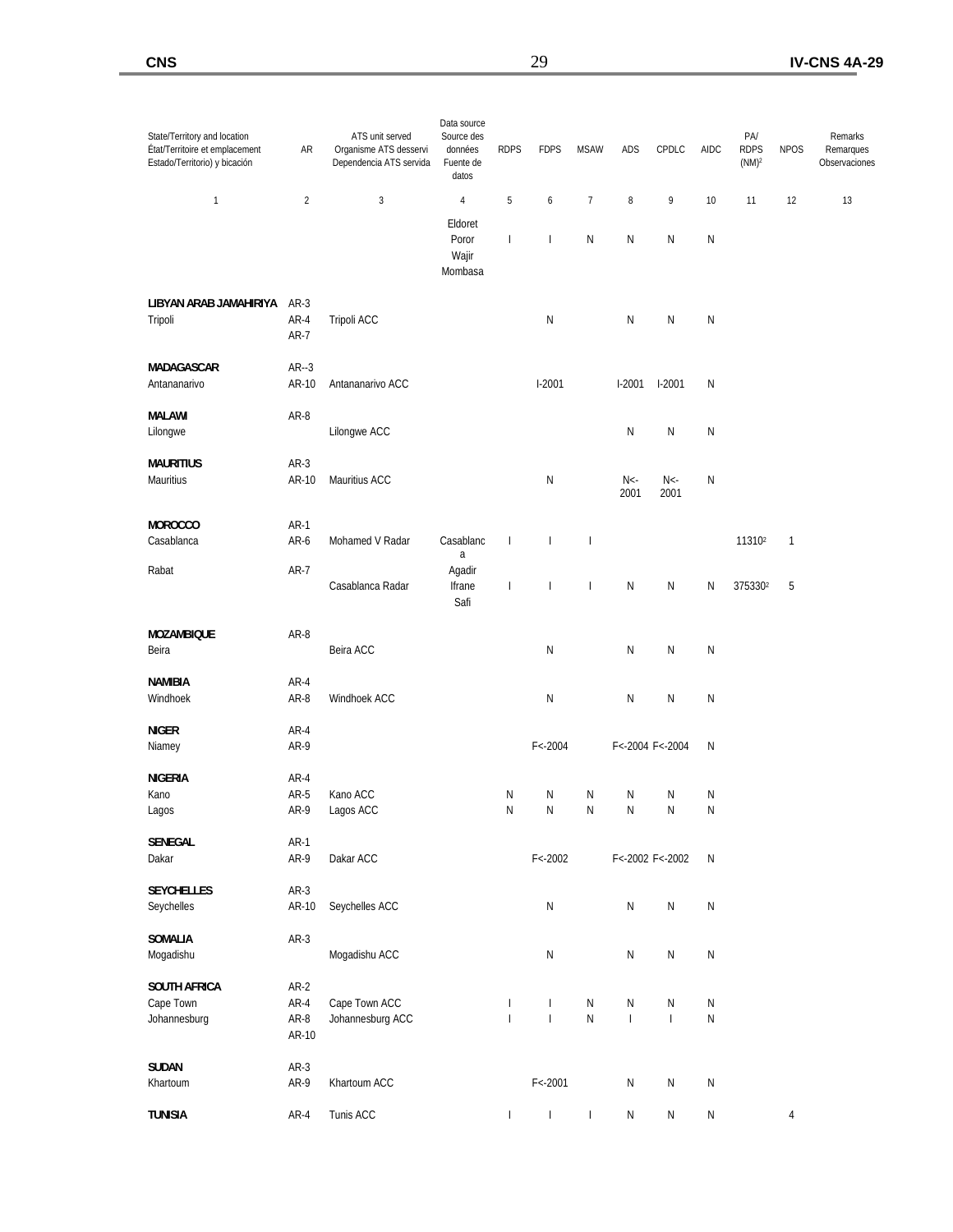| $\sqrt{2}$<br>3<br>$\, 8$<br>5<br>$7\overline{ }$<br>9<br>11<br>12<br>$\overline{1}$<br>6<br>10<br>4<br>$\sqrt{3}$<br>Tunis<br>$AR-7$<br>3<br><b>UGANDA</b><br>$AR-3$<br>N<br>N<br>N<br>Entebbe<br>Entebbe ACC<br>N<br>UNITED REPUBLIC OF<br>$AR-3$<br><b>TANZANIA</b><br>N<br>N<br>${\sf N}$<br>Dar-Es-Salaam<br>AR-8<br>Dar-Es-Salaam ACC<br>N | 13 |
|--------------------------------------------------------------------------------------------------------------------------------------------------------------------------------------------------------------------------------------------------------------------------------------------------------------------------------------------------|----|
|                                                                                                                                                                                                                                                                                                                                                  |    |
|                                                                                                                                                                                                                                                                                                                                                  |    |
|                                                                                                                                                                                                                                                                                                                                                  |    |
|                                                                                                                                                                                                                                                                                                                                                  |    |
|                                                                                                                                                                                                                                                                                                                                                  |    |
| ZAMBIA<br>AR-4<br>N<br>N<br>${\sf N}$<br>AR-8<br>N<br>Lusaka ACC<br>Lusaka                                                                                                                                                                                                                                                                       |    |
| <b>ZIMBABWE</b><br>AR-4<br>$\mathsf{N}$<br>N<br>N<br>N<br>Harare<br>AR-8<br>Harare ACC                                                                                                                                                                                                                                                           |    |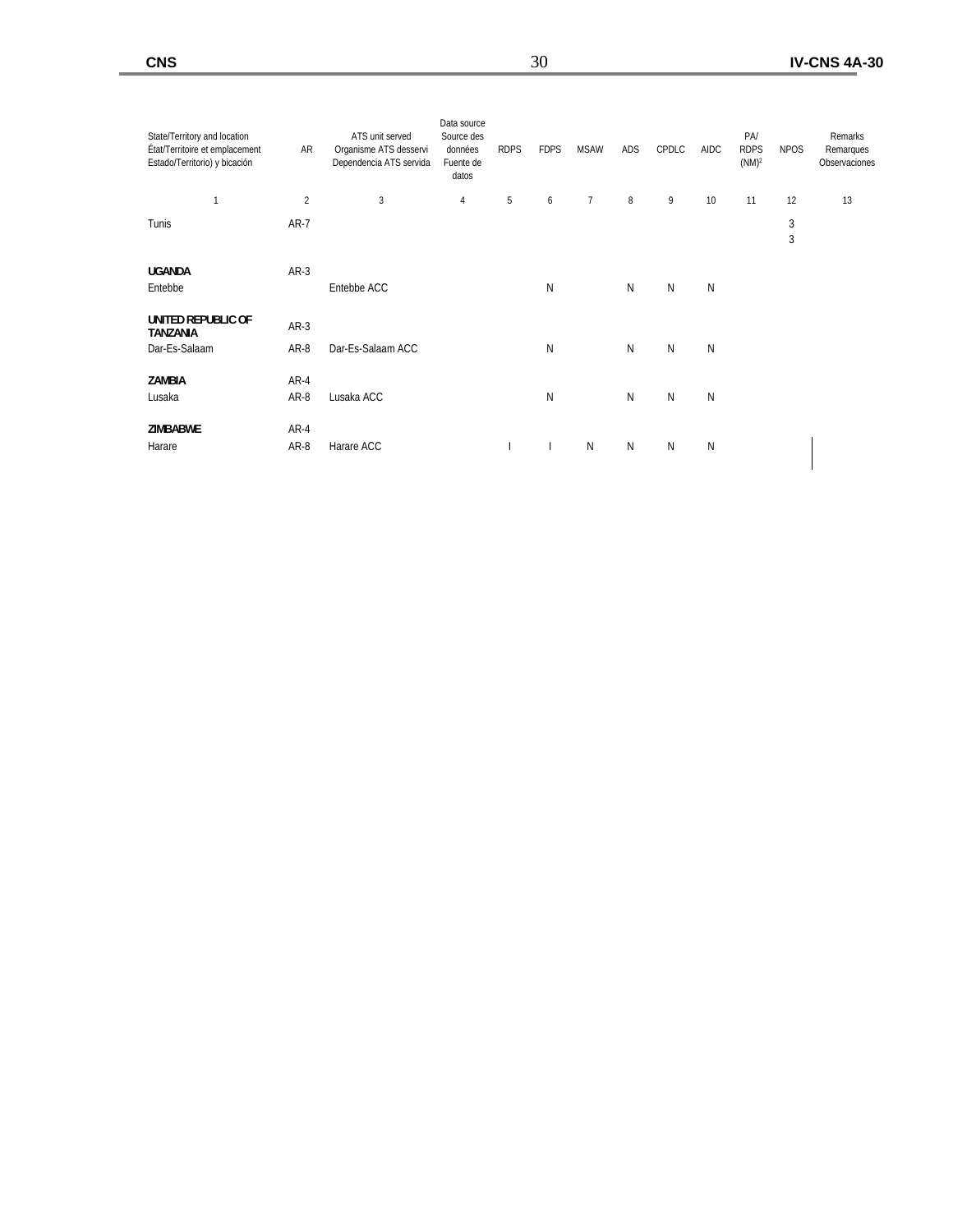# **APPENDIX F**

# **Draft AFI Strategy for Aeronautical Surveillance**

| <b>Airspace</b>                     |                             | <b>PBN</b><br><b>Navigation</b><br><b>Specifications</b>                                         | Short-term (2008-<br>2012)                                                                                                       | Mid-term (2013-<br>2016)                                                                                                                                           | $Long-term (2017)$<br>and beyond)                                                                                        |  |  |
|-------------------------------------|-----------------------------|--------------------------------------------------------------------------------------------------|----------------------------------------------------------------------------------------------------------------------------------|--------------------------------------------------------------------------------------------------------------------------------------------------------------------|--------------------------------------------------------------------------------------------------------------------------|--|--|
| En-Route Oceanic<br>$\bullet$       |                             | RNAV-<br>10/RNP-10<br>$RNP-4$<br>٠                                                               | ADS-C<br>$\bullet$<br>ADS-C<br>$\bullet$                                                                                         | ADS-C<br>$\bullet$<br>ADS-C<br>$\bullet$                                                                                                                           | ADS-C<br>$\bullet$<br>ADS-C<br>$\bullet$                                                                                 |  |  |
| ٠                                   | En-Route Remote Continental | RNAV-<br>$\bullet$<br>10/RNP-10<br>$RNP-4$<br>$\bullet$                                          | ADS-C<br>٠<br>ADS-C<br>$\bullet$                                                                                                 | ADS-C<br>$\bullet$<br>ADS-C<br>$\bullet$                                                                                                                           | ADS-C<br>$\bullet$<br>ADS-C<br>$\bullet$                                                                                 |  |  |
| <b>En-Route Continental</b>         |                             | RNAV-5<br>٠                                                                                      | ADS-C<br>ADS-B (trials)<br>MLAT (trials)<br>$\bullet$<br>ADS-C<br>ADS-B (trials)                                                 | ADS-C<br>$\bullet$<br>$ADS-B$<br>$\bullet$<br>(gradually)<br><b>MLAT</b><br>$\bullet$<br>(gradually)<br>ADS-C<br>$\bullet$<br>ADS-B<br>$\bullet$                   | ADS-C, ADS-<br>$\bullet$<br>B (primary)<br><b>MLAT</b><br>$\bullet$<br>(supplemental)<br>ADS-B, ADS-<br>٠<br>B (primary) |  |  |
|                                     |                             | RNAV-1                                                                                           | MLAT (trials)                                                                                                                    | (raduallys)<br><b>MLAT</b><br>$\bullet$<br>(gradually)                                                                                                             | <b>MLAT</b><br>$\bullet$<br>(supplemental)                                                                               |  |  |
|                                     | <b>TMA</b><br>Type 3        | RNAV-1 in a<br>$\bullet$<br>surveillance<br>environment                                          | PSR (where<br>justified)<br>SSR (where<br>$\bullet$<br>implemented)<br>ADS-B (trials)<br>$\bullet$<br>MLAT (trials)<br>$\bullet$ | PSR (where<br>$\bullet$<br>justified)<br>SSR (where<br>$\bullet$<br>implemented)<br>$ADS-B$<br>$\bullet$<br>(gradually)<br><b>MLAT</b><br>$\bullet$<br>(gradually) | $ADS-B$<br>(primary)<br><b>MLAT</b><br>$\bullet$<br>(supplemental)                                                       |  |  |
| <b>TMA</b><br>Arrival/<br>Departure | <b>TMA</b><br>Type 2        | RNAV-1 in a<br>surveillance<br>environment                                                       | PSR (where<br>$\bullet$<br>justified)<br>SSR (where<br>implemented)<br>ADS-B (trials)<br>٠<br>MLAT (trials)<br>$\bullet$         | PSR (where<br>$\bullet$<br>justified)<br>SSR (where<br>$\bullet$<br>implemented)<br>$ADS-B$<br>$\bullet$<br>(gradually)<br><b>MLAT</b><br>$\bullet$<br>(gradually) | $ADS-B$<br>$\bullet$<br>(primary)<br><b>MLAT</b><br>$\bullet$<br>(supplemental)                                          |  |  |
|                                     | <b>TMA</b><br>Type 1        | <b>Basic RNP-1</b><br>$\bullet$<br>in non-<br>surveillance<br>environment                        | Voice<br>reporting                                                                                                               | Voice<br>$\bullet$<br>reporting                                                                                                                                    | Voice<br>reporting                                                                                                       |  |  |
| Approach                            | Aerodro<br>me<br>Type 3     | <b>RNP APCH</b><br>$\bullet$<br>with Baro-<br><b>VNAV</b><br><b>or</b><br>RNP AR<br>٠<br>APCH if | PSR (where<br>$\bullet$<br>justified)<br>SSR (where<br>implemented)<br>ADS-B (trials)<br>MLAT (trials)                           | PSR (where<br>$\bullet$<br>justified)<br>SSR (where<br>$\bullet$<br>implemented)<br>$ADS-B$<br>$\bullet$<br>(gradually)<br><b>MLAT</b><br>$\bullet$<br>(gradually) | $ADS-B$<br>$\bullet$<br>(primary)<br><b>MLAT</b><br>$\bullet$<br>(supplemental)                                          |  |  |
|                                     | Aerodro<br>me<br>Type 2     | required                                                                                         | PSR (where<br>justified)<br>SSR (where<br>implemented)                                                                           | PSR (where<br>$\bullet$<br>justified)<br>SSR (where<br>$\bullet$<br>implemented)                                                                                   | $ADS-B$<br>$\bullet$<br>(primary)<br><b>MLAT</b><br>$\bullet$<br>(supplemental)                                          |  |  |